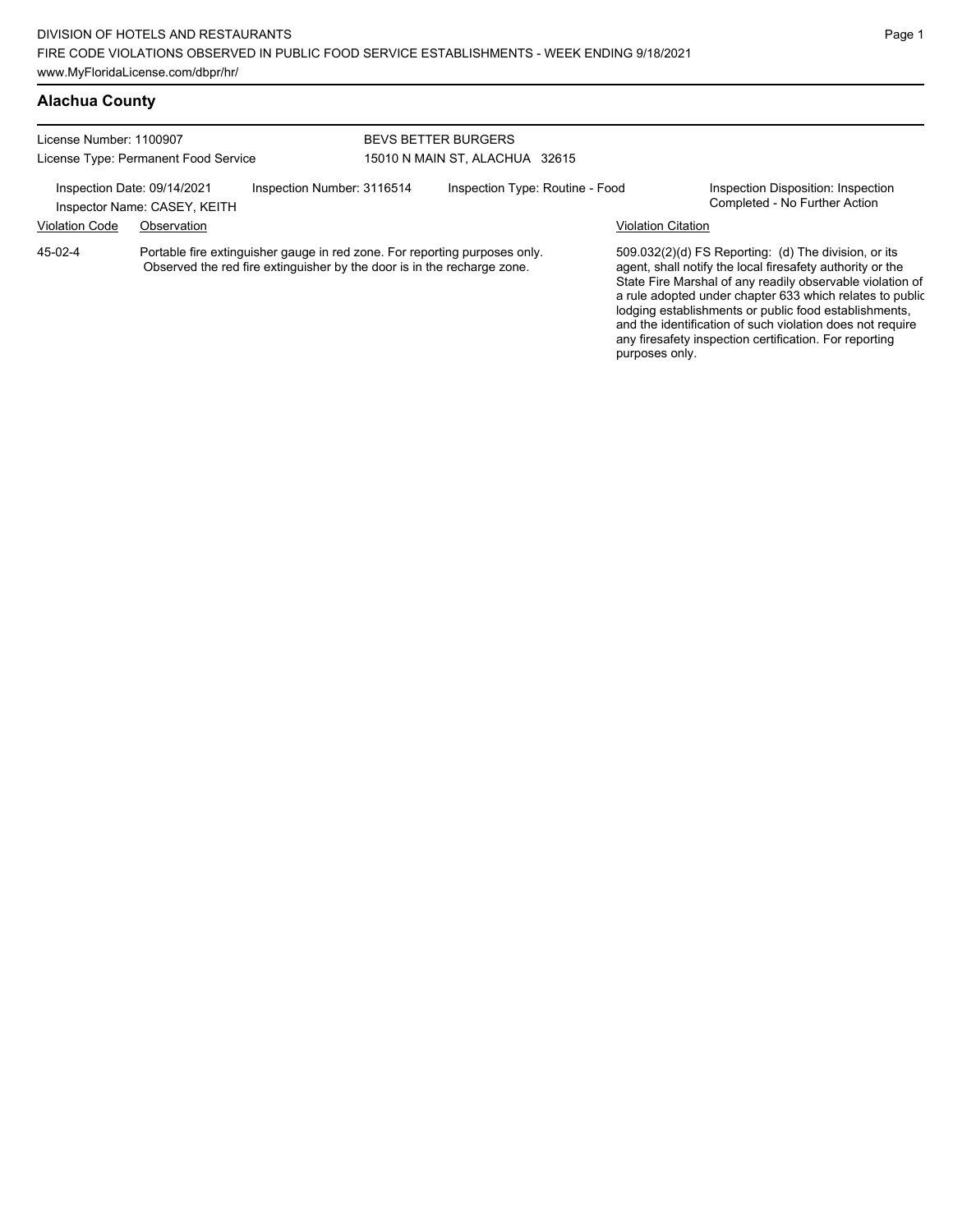## **Brevard County**

| License Number: 1506207 |                                                                    |                                                                                                                                                     | <b>OZZIE'S CRABHOUSE</b>          |                                                                                                                                                                                                                                                                                                                           |  |                           |                                                                                                                                                                                                                                                                                                                                                                                                                                                                                                          |
|-------------------------|--------------------------------------------------------------------|-----------------------------------------------------------------------------------------------------------------------------------------------------|-----------------------------------|---------------------------------------------------------------------------------------------------------------------------------------------------------------------------------------------------------------------------------------------------------------------------------------------------------------------------|--|---------------------------|----------------------------------------------------------------------------------------------------------------------------------------------------------------------------------------------------------------------------------------------------------------------------------------------------------------------------------------------------------------------------------------------------------------------------------------------------------------------------------------------------------|
|                         | License Type: Permanent Food Service                               |                                                                                                                                                     | 4391 DIXIE HWY NE, PALM BAY 32905 |                                                                                                                                                                                                                                                                                                                           |  |                           |                                                                                                                                                                                                                                                                                                                                                                                                                                                                                                          |
|                         | Inspection Date: 09/14/2021<br>Inspector Name: SCHOENLY, BARBARA   | Inspection Number: 3157030                                                                                                                          |                                   | Inspection Type: Complaint Full                                                                                                                                                                                                                                                                                           |  |                           | Inspection Disposition: Warning<br><b>Issued</b>                                                                                                                                                                                                                                                                                                                                                                                                                                                         |
| <b>Violation Code</b>   | Observation                                                        |                                                                                                                                                     |                                   |                                                                                                                                                                                                                                                                                                                           |  | <b>Violation Citation</b> |                                                                                                                                                                                                                                                                                                                                                                                                                                                                                                          |
| 48-01-5                 | For reporting purposes only.                                       | <b>BOILER CERTIFICATION EXPIRED</b>                                                                                                                 |                                   | No current insurance inspector boiler report or boiler certificate available for boiler.                                                                                                                                                                                                                                  |  |                           | 61C-1.004(10) FAC Reporting: (10) Heating and<br>ventilation - The heating and ventilation system shall be<br>kept in good repair or be installed to maintain a<br>minimum of 68 degrees Fahrenheit throughout the<br>building. The insurance inspectors boiler report is<br>required annually for power boilers and high<br>pressure/high temperature boilers and biannually for low<br>pressure steam or vapor heating boilers and shall be<br>posted in the boiler room. For reporting purposes only. |
| License Number: 1505484 |                                                                    |                                                                                                                                                     | <b>CHINA WOK</b>                  |                                                                                                                                                                                                                                                                                                                           |  |                           |                                                                                                                                                                                                                                                                                                                                                                                                                                                                                                          |
|                         | License Type: Permanent Food Service                               |                                                                                                                                                     |                                   | 1150 MALABAR RD #119, PALM BAY 32907                                                                                                                                                                                                                                                                                      |  |                           |                                                                                                                                                                                                                                                                                                                                                                                                                                                                                                          |
|                         | Inspection Date: 09/14/2021<br>Inspector Name: SCHOENLY, BARBARA   | Inspection Number: 3102489                                                                                                                          |                                   | Inspection Type: Routine - Food                                                                                                                                                                                                                                                                                           |  |                           | Inspection Disposition: Inspection<br>Completed - No Further Action                                                                                                                                                                                                                                                                                                                                                                                                                                      |
| <b>Violation Code</b>   | Observation                                                        |                                                                                                                                                     |                                   |                                                                                                                                                                                                                                                                                                                           |  | <b>Violation Citation</b> |                                                                                                                                                                                                                                                                                                                                                                                                                                                                                                          |
| 45-04-4                 | properly working                                                   | out-the operator has an appointment to have replaced this afternoon<br>Talked with city of Palm Bay fire inspector Graham they will be out to check |                                   | Use of cooking equipment producing grease laden vapors/smoke with no hood<br>suppression system installed. Notified Fire AHJ. For reporting purposes only.<br>Only 1/2 of the hood suppression is working at this time- one of the motors is<br>establishment tomorrow to ensure second motor replaced and hood system is |  | purposes only.            | 509.032(2)(d) FS Reporting: (d) The division, or its<br>agent, shall notify the local firesafety authority or the<br>State Fire Marshal of any readily observable violation of<br>a rule adopted under chapter 633 which relates to public<br>lodging establishments or public food establishments,<br>and the identification of such violation does not require<br>any firesafety inspection certification. For reporting                                                                               |
| License Number: 1506708 |                                                                    |                                                                                                                                                     | <b>FLAVORS OF INDIA</b>           |                                                                                                                                                                                                                                                                                                                           |  |                           |                                                                                                                                                                                                                                                                                                                                                                                                                                                                                                          |
|                         | License Type: Permanent Food Service                               |                                                                                                                                                     |                                   | 5675 N ATLANTIC AVE # 117, COCOA BEACH 32931                                                                                                                                                                                                                                                                              |  |                           |                                                                                                                                                                                                                                                                                                                                                                                                                                                                                                          |
|                         | Inspection Date: 09/13/2021<br>Inspector Name: HICKS, GEORGE RANDY | Inspection Number: 3092917                                                                                                                          |                                   | Inspection Type: Routine - Food                                                                                                                                                                                                                                                                                           |  |                           | Inspection Disposition: Inspection<br>Completed - No Further Action                                                                                                                                                                                                                                                                                                                                                                                                                                      |
| <b>Violation Code</b>   | Observation                                                        |                                                                                                                                                     |                                   |                                                                                                                                                                                                                                                                                                                           |  | Violation Citation        |                                                                                                                                                                                                                                                                                                                                                                                                                                                                                                          |
| 45-02-4                 | door.                                                              |                                                                                                                                                     |                                   | Portable fire extinguisher gauge in red zone. For reporting purposes only. By rear                                                                                                                                                                                                                                        |  | purposes only.            | 509.032(2)(d) FS Reporting: (d) The division, or its<br>agent, shall notify the local firesafety authority or the<br>State Fire Marshal of any readily observable violation of<br>a rule adopted under chapter 633 which relates to public<br>lodging establishments or public food establishments,<br>and the identification of such violation does not require<br>any firesafety inspection certification. For reporting                                                                               |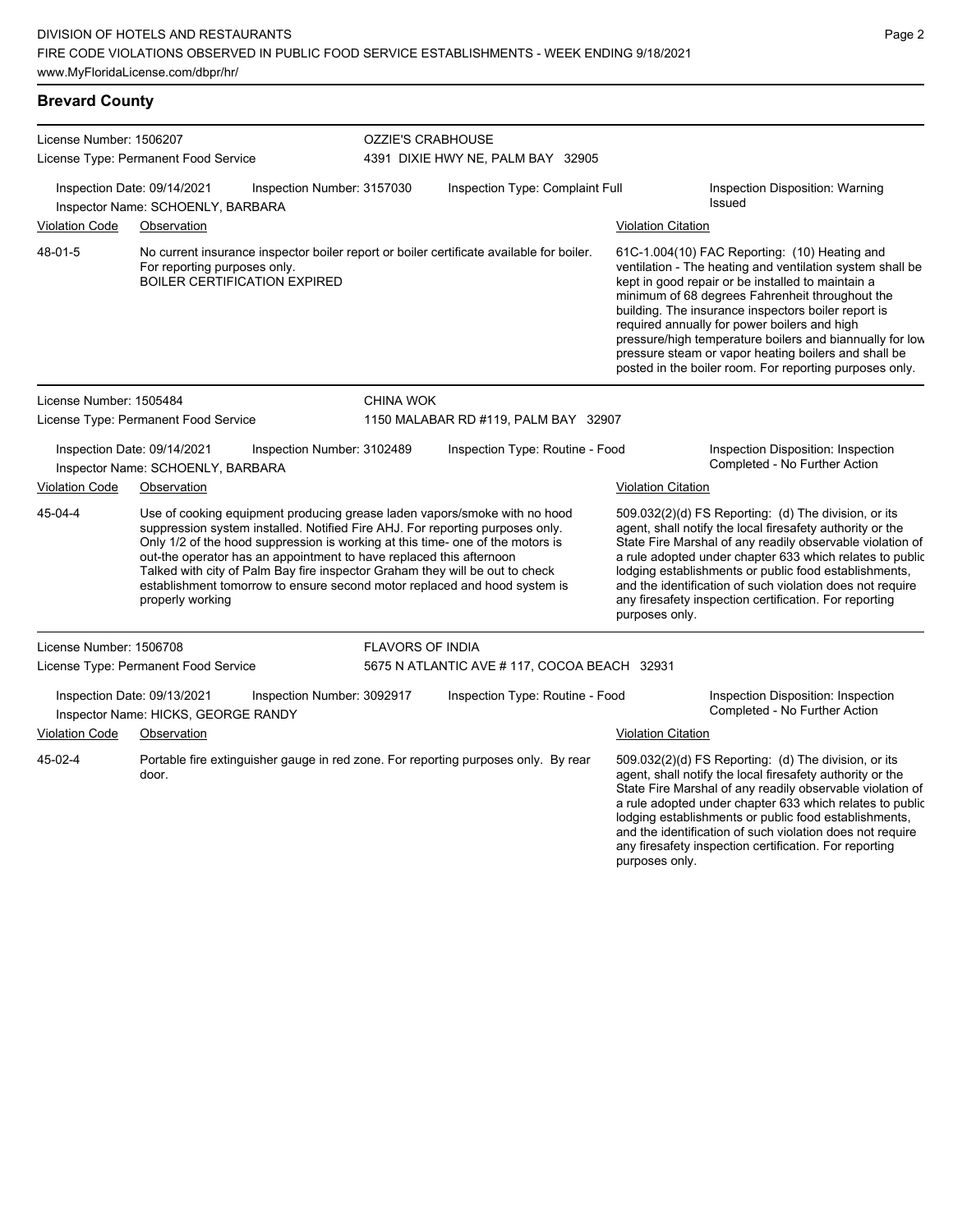| License Number: 1621146 |                                                                                                                                                                                                                                                                                                                                                                                           |                            | LA CARRETA RESTAURANT                  |                                                                                                                                                                                                                                                                                                                                                                                                                                                                                                          |
|-------------------------|-------------------------------------------------------------------------------------------------------------------------------------------------------------------------------------------------------------------------------------------------------------------------------------------------------------------------------------------------------------------------------------------|----------------------------|----------------------------------------|----------------------------------------------------------------------------------------------------------------------------------------------------------------------------------------------------------------------------------------------------------------------------------------------------------------------------------------------------------------------------------------------------------------------------------------------------------------------------------------------------------|
|                         | License Type: Permanent Food Service                                                                                                                                                                                                                                                                                                                                                      |                            | 14791 MIRAMAR PKWY, MIRAMAR 33027      |                                                                                                                                                                                                                                                                                                                                                                                                                                                                                                          |
|                         | Inspection Date: 09/16/2021<br>Inspector Name: MARTINEZ, RHEANNE                                                                                                                                                                                                                                                                                                                          | Inspection Number: 3125263 | Inspection Type: Routine - Food        | Inspection Disposition: Inspection<br>Completed - No Further Action                                                                                                                                                                                                                                                                                                                                                                                                                                      |
| <b>Violation Code</b>   | Observation                                                                                                                                                                                                                                                                                                                                                                               |                            |                                        | <b>Violation Citation</b>                                                                                                                                                                                                                                                                                                                                                                                                                                                                                |
| 48-01-5                 | No current insurance inspector boiler report or boiler certificate available for boiler.<br>For reporting purposes only. Observed expired certification from 3/17/2021.<br>Operator stated had inspector email new current boiler certification. Observed new<br>expiration as 6/2/2022. Advised operator to post new certification. ** Corrective<br>Action Taken** **Repeat Violation** |                            |                                        | 61C-1.004(10) FAC Reporting: (10) Heating and<br>ventilation - The heating and ventilation system shall be<br>kept in good repair or be installed to maintain a<br>minimum of 68 degrees Fahrenheit throughout the<br>building. The insurance inspectors boiler report is<br>required annually for power boilers and high<br>pressure/high temperature boilers and biannually for low<br>pressure steam or vapor heating boilers and shall be<br>posted in the boiler room. For reporting purposes only. |
| License Number: 1623582 |                                                                                                                                                                                                                                                                                                                                                                                           | <b>JIMMY JOHNS</b>         |                                        |                                                                                                                                                                                                                                                                                                                                                                                                                                                                                                          |
|                         | License Type: Permanent Food Service                                                                                                                                                                                                                                                                                                                                                      |                            | 2531 SAMPLE RD, MARGATE 33073          |                                                                                                                                                                                                                                                                                                                                                                                                                                                                                                          |
|                         | Inspection Date: 09/16/2021<br>Inspector Name: GRAY, ANTHONY                                                                                                                                                                                                                                                                                                                              | Inspection Number: 3136976 | Inspection Type: Routine - Food        | Inspection Disposition: Warning<br><b>Issued</b>                                                                                                                                                                                                                                                                                                                                                                                                                                                         |
| <b>Violation Code</b>   | Observation                                                                                                                                                                                                                                                                                                                                                                               |                            |                                        | <b>Violation Citation</b>                                                                                                                                                                                                                                                                                                                                                                                                                                                                                |
| 46-01-4                 | Marked exit/path to marked exit blocked. For reporting purposes only.<br>-Observed exit door block with cardboard boxes.                                                                                                                                                                                                                                                                  |                            |                                        | 509.032(2)(d) FS Reporting: (d) The division, or its<br>agent, shall notify the local firesafety authority or the<br>State Fire Marshal of any readily observable violation of<br>a rule adopted under chapter 633 which relates to public<br>lodging establishments or public food establishments,<br>and the identification of such violation does not require<br>any firesafety inspection certification. For reporting<br>purposes only.                                                             |
| License Number: 1609524 |                                                                                                                                                                                                                                                                                                                                                                                           |                            | <b>WENDYS OLD FASHIONED HAMBURGERS</b> |                                                                                                                                                                                                                                                                                                                                                                                                                                                                                                          |
|                         | License Type: Permanent Food Service                                                                                                                                                                                                                                                                                                                                                      |                            |                                        | 5900 W OAKLAND PARK BLVD STE 100, FORT LAUDERDALE 33313                                                                                                                                                                                                                                                                                                                                                                                                                                                  |
|                         | Inspection Date: 09/16/2021<br>Inspector Name: ROGERS, VERNEL                                                                                                                                                                                                                                                                                                                             | Inspection Number: 3114660 | Inspection Type: Routine - Food        | Inspection Disposition: Inspection<br>Completed - No Further Action                                                                                                                                                                                                                                                                                                                                                                                                                                      |
| <b>Violation Code</b>   | Observation                                                                                                                                                                                                                                                                                                                                                                               |                            |                                        | <b>Violation Citation</b>                                                                                                                                                                                                                                                                                                                                                                                                                                                                                |
| 46-01-4                 | Marked exit/path to marked exit blocked. For reporting purposes only. Main<br>kitchen exit door- observed exit door being blocked by empty boxes.                                                                                                                                                                                                                                         |                            |                                        | 509.032(2)(d) FS Reporting: (d) The division, or its<br>agent, shall notify the local firesafety authority or the<br>State Fire Marshal of any readily observable violation of<br>a rule adopted under chapter 633 which relates to public<br>lodging establishments or public food establishments,<br>and the identification of such violation does not require<br>any firesafety inspection certification. For reporting<br>purposes only.                                                             |
| License Number: 1624007 |                                                                                                                                                                                                                                                                                                                                                                                           |                            | DONNAS CARIBBEAN RESTAURANT            |                                                                                                                                                                                                                                                                                                                                                                                                                                                                                                          |
|                         | License Type: Permanent Food Service                                                                                                                                                                                                                                                                                                                                                      |                            | 4200 NW 12 ST, LAUDERHILL 33313        |                                                                                                                                                                                                                                                                                                                                                                                                                                                                                                          |
|                         | Inspection Date: 09/13/2021<br>Inspector Name: ROGERS, VERNEL                                                                                                                                                                                                                                                                                                                             | Inspection Number: 3115044 | Inspection Type: Routine - Food        | Inspection Disposition: Emergency<br>order recommended                                                                                                                                                                                                                                                                                                                                                                                                                                                   |
| <b>Violation Code</b>   | Observation                                                                                                                                                                                                                                                                                                                                                                               |                            |                                        | <b>Violation Citation</b>                                                                                                                                                                                                                                                                                                                                                                                                                                                                                |
| 46-01-4                 | Marked exit/path to marked exit blocked. For reporting purposes only. Main<br>kitchen exit door at cook line- observed exit door being blocked by trash can.<br>Operator removed trash can. ** Corrected On-Site**                                                                                                                                                                        |                            |                                        | 509.032(2)(d) FS Reporting: (d) The division, or its<br>agent, shall notify the local firesafety authority or the<br>State Fire Marshal of any readily observable violation of<br>a rule adopted under chapter 633 which relates to public<br>lodging establishments or public food establishments,<br>and the identification of such violation does not require<br>any firesafety inspection certification. For reporting<br>purposes only.                                                             |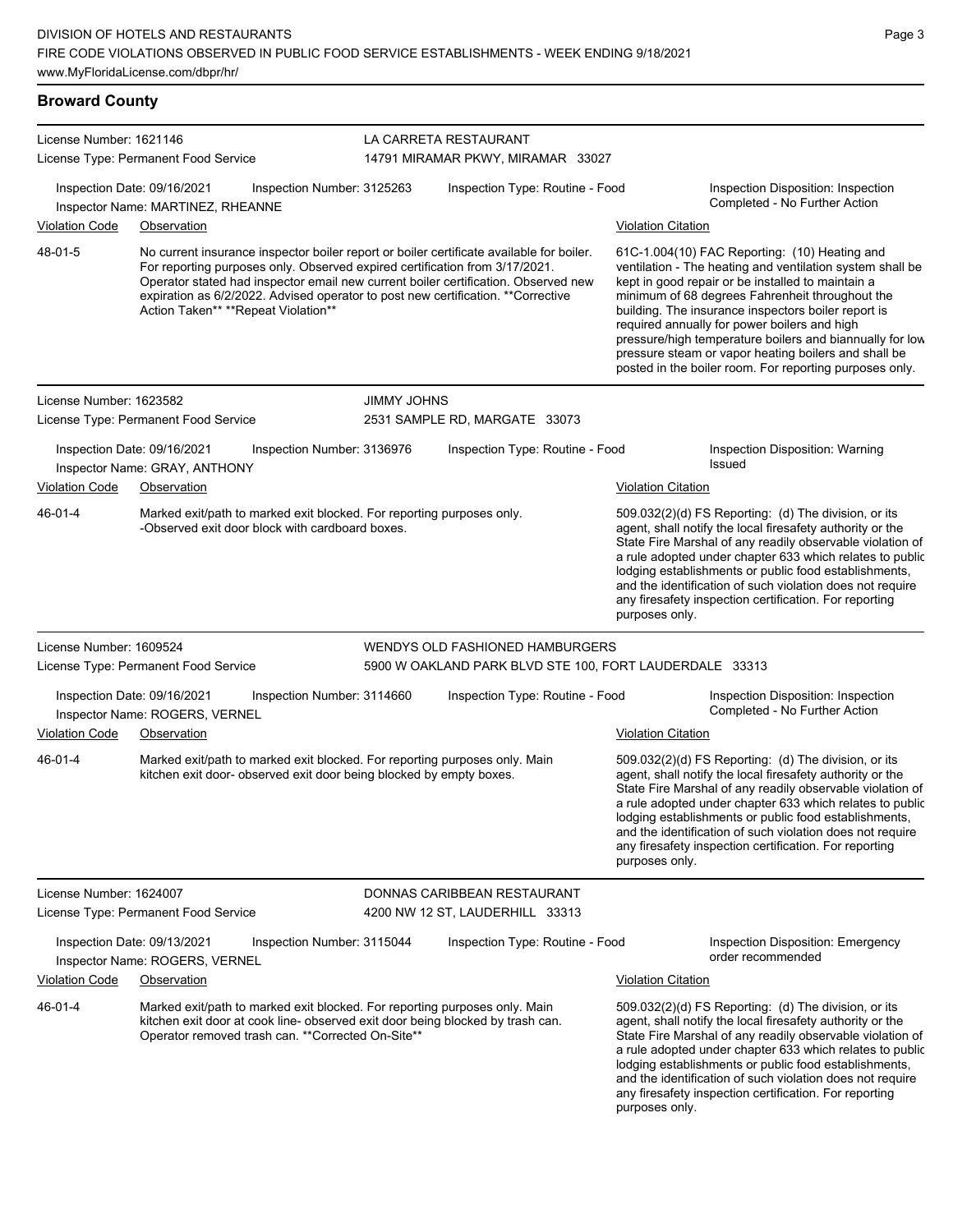### **Broward County**

License Number: 1617510 License Type: Permanent Food Service DOMINO'S PIZZA INC #5067 705 S SR 7, PLANTATION 33317-4055 Inspection Date: 09/15/2021 Inspection Number: 3156354 Inspection Type: Complaint Full Inspection Disposition: Warning<br>Inspector Name: NEALX VALENCIA Inspector Name: NEALY, VALENCIA Violation Code Observation Violation Citation Marked exit/path to marked exit blocked. For reporting purposes only. -Observed exit door blocked by discarded card board boxes in kitchen. 509.032(2)(d) FS Reporting: (d) The division, or its 46-01-4

agent, shall notify the local firesafety authority or the State Fire Marshal of any readily observable violation of a rule adopted under chapter 633 which relates to public lodging establishments or public food establishments, and the identification of such violation does not require any firesafety inspection certification. For reporting purposes only.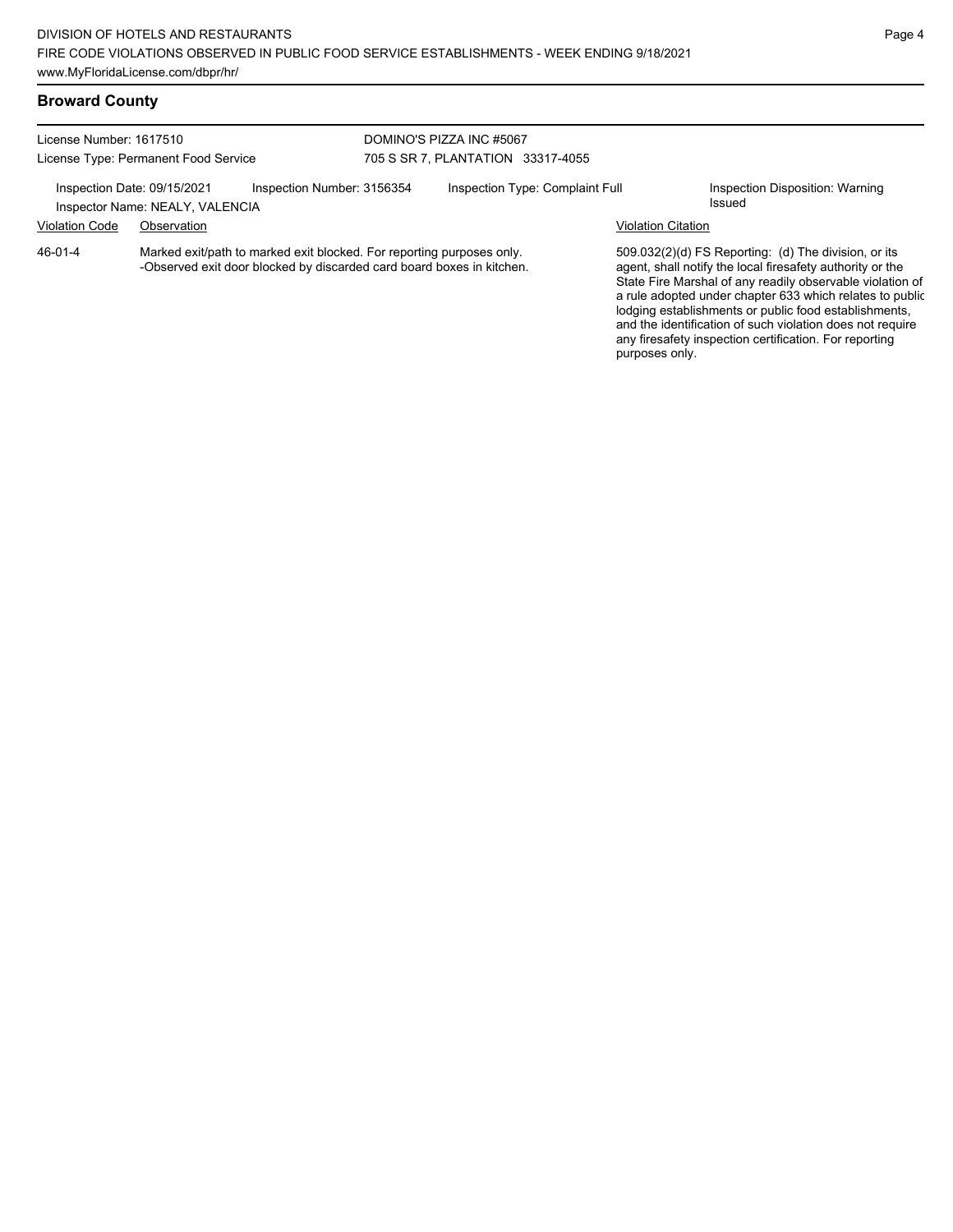**Clay County** License Number: 2001324 License Type: Permanent Food Service MR CHUBBY'S WINGS 2349 VILLAGE SQUARE PKWY STE 101, FLEMING ISLAND 32003 Inspection Date: 09/14/2021 Inspection Number: 3089626 Inspection Type: Routine - Food Inspection Disposition: Administrative complaint recommended Inspector Name: BIAVA, GRANT Violation Code Observation Violation Citation Marked exit/path to marked exit blocked. For reporting purposes only. Bar on marked exit door by bathrooms, employee corrected during inspection. \*\*Corrected On-Site\*\* \*\*Repeat Violation\*\* 509.032(2)(d) FS Reporting: (d) The division, or its agent, shall notify the local firesafety authority or the State Fire Marshal of any readily observable violation of a rule adopted under chapter 633 which relates to public lodging establishments or public food establishments, and the identification of such violation does not require any firesafety inspection certification. For reporting purposes only. 46-01-4 License Number: 2001091 License Type: Permanent Food Service LA CASITA MEXICAN RESTAURANT 20 N ORANGE AVE, GREEN COVE SPRINGS 32043

Inspection Date: 09/13/2021 Inspection Number: 3107383 Inspection Type: Routine - Food Inspection Disposition: Administrative Inspector Name: BIAVA, GRANT Violation Code Observation Violation Citation Propane tank (larger than 2.7 lb. water capacity/1 lb. gas capacity) located inside of the building. For reporting purposes only. Two propane tanks in back storage room. 509.032(2)(d) FS Reporting: (d) The division, or its agent, shall notify the local firesafety authority or the State Fire Marshal of any readily observable violation of a rule adopted under chapter 633 which relates to public lodging establishments or public food establishments, and the identification of such violation does not require any firesafety inspection certification. For reporting 48-04-4

purposes only.

Page 5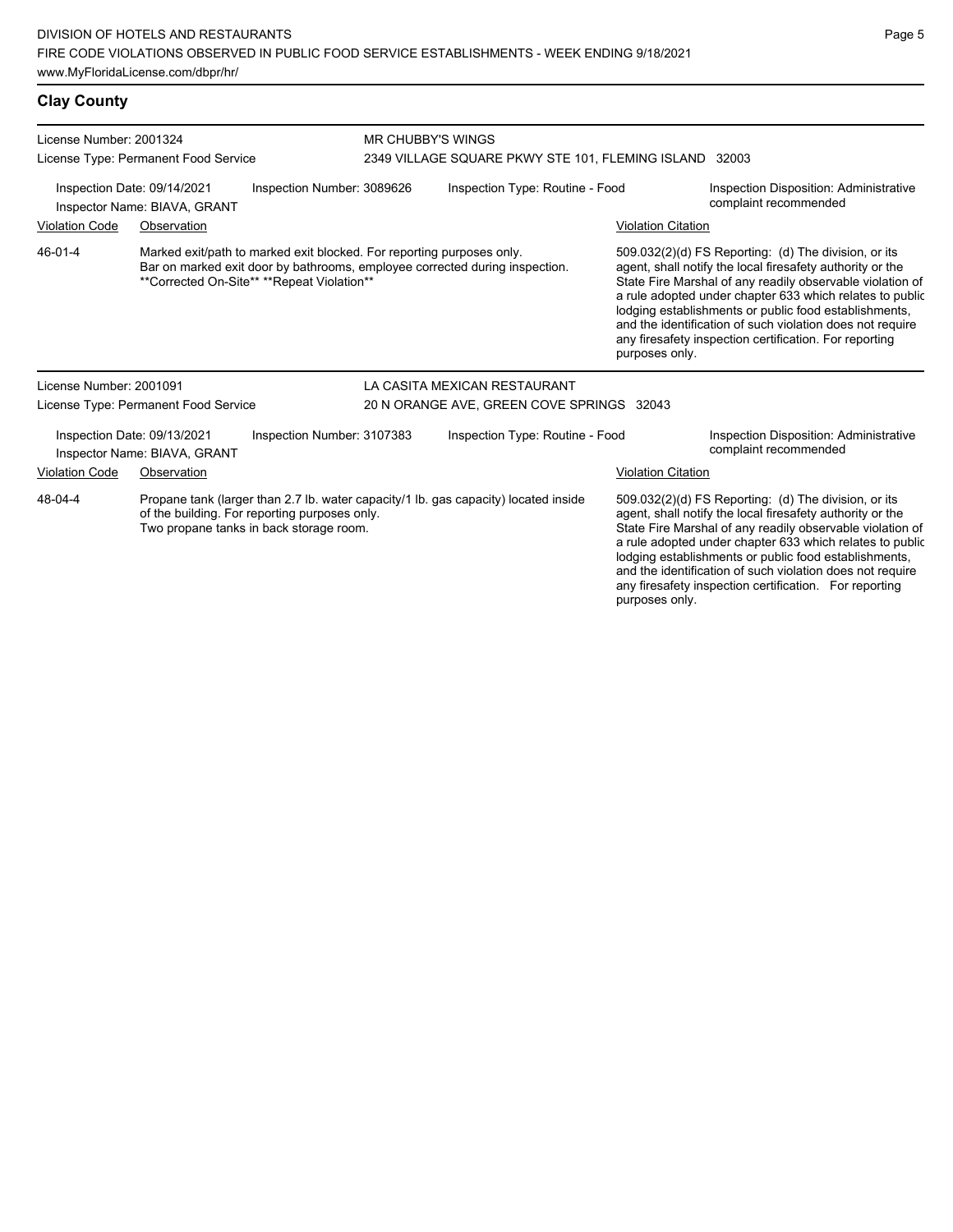**Dade County** License Number: 2325441 License Type: Permanent Food Service MESA'S BBQ 1125 W 29 ST, HIALEAH 33012 Inspection Date: 09/14/2021 Inspection Number: 3096533 Inspection Type: Routine - Food Inspection Disposition: Call Back -Complied Inspector Name: PAGAN, VICTOR Violation Code Observation Violation Citation - From initial inspection : Portable fire extinguisher gauge in red zone. For reporting purposes only. Observed on extinguisher located just inside the kitchen entrance from the dining room area. - From follow-up inspection 2021-09-14: \*\*Time Extended\*\* 509.032(2)(d) FS Reporting: (d) The division, or its agent, shall notify the local firesafety authority or the State Fire Marshal of any readily observable violation of a rule adopted under chapter 633 which relates to public lodging establishments or public food establishments, and the identification of such violation does not require any firesafety inspection certification. For reporting purposes only. 45-02-4 License Number: 2330395 License Type: Permanent Food Service MIAMI GRILL CATERING 2350 W 84 ST #8, HIALEAH 33016 Inspection Date: 09/17/2021 Inspection Number: 3126926 Inspection Type: Routine - Food Inspection Disposition: Inspection Inspector Name: CRUZ, EDGAR **Inspector Name: CRUZ, EDGAR** Violation Code Observation Violation Citation Propane tank (larger than 2.7 lb. water capacity/1 lb. gas capacity) located inside of the building. For reporting purposes only. \*\*Repeat Violation\*\* 509.032(2)(d) FS Reporting: (d) The division, or its agent, shall notify the local firesafety authority or the State Fire Marshal of any readily observable violation of a rule adopted under chapter 633 which relates to public lodging establishments or public food establishments, and the identification of such violation does not require any firesafety inspection certification. For reporting purposes only. 48-04-4 License Number: 2359885 License Type: Mobile Food Dispensing Vehicle FARINAS FOOD TRUCK 26000 S DIXIE HWY, PRINCETON 33032 Inspection Date: 09/17/2021 Inspection Number: 1244703 Inspection Type: Food-Licensing Inspection Inspection Disposition: Inspection Inspector Name: GONZALEZ, RICARDO Violation Code Observation Violation Citation No portable fire extinguisher present. For reporting purposes only. 509.032(2)(d) FS Reporting: (d) The division, or its agent, shall notify the local firesafety authority or the State Fire Marshal of any readily observable violation of a rule adopted under chapter 633 which relates to public lodging establishments or public food establishments, and the identification of such violation does not require any firesafety inspection certification. For reporting purposes only. 45-01-4 License Number: 2331966 License Type: Permanent Food Service LA CARRETA MIA C-26-A 4200 NW 21 ST, CONC D-37, MIAMI 33122 Inspection Date: 09/16/2021 Inspection Number: 3090702 Inspection Type: Routine - Food Inspection Disposition: Inspection Completed - No Further Action Inspector Name: SANCHEZ, JAVIER Violation Code Observation Violation Citation No current insurance inspector boiler report or boiler certificate available for boiler. For reporting purposes only. FL 003481 Expired on 05/22/21 61C-1.004(10) FAC Reporting: (10) Heating and ventilation - The heating and ventilation system shall be 48-01-5

kept in good repair or be installed to maintain a minimum of 68 degrees Fahrenheit throughout the building. The insurance inspectors boiler report is required annually for power boilers and high pressure/high temperature boilers and biannually for low pressure steam or vapor heating boilers and shall be posted in the boiler room. For reporting purposes only.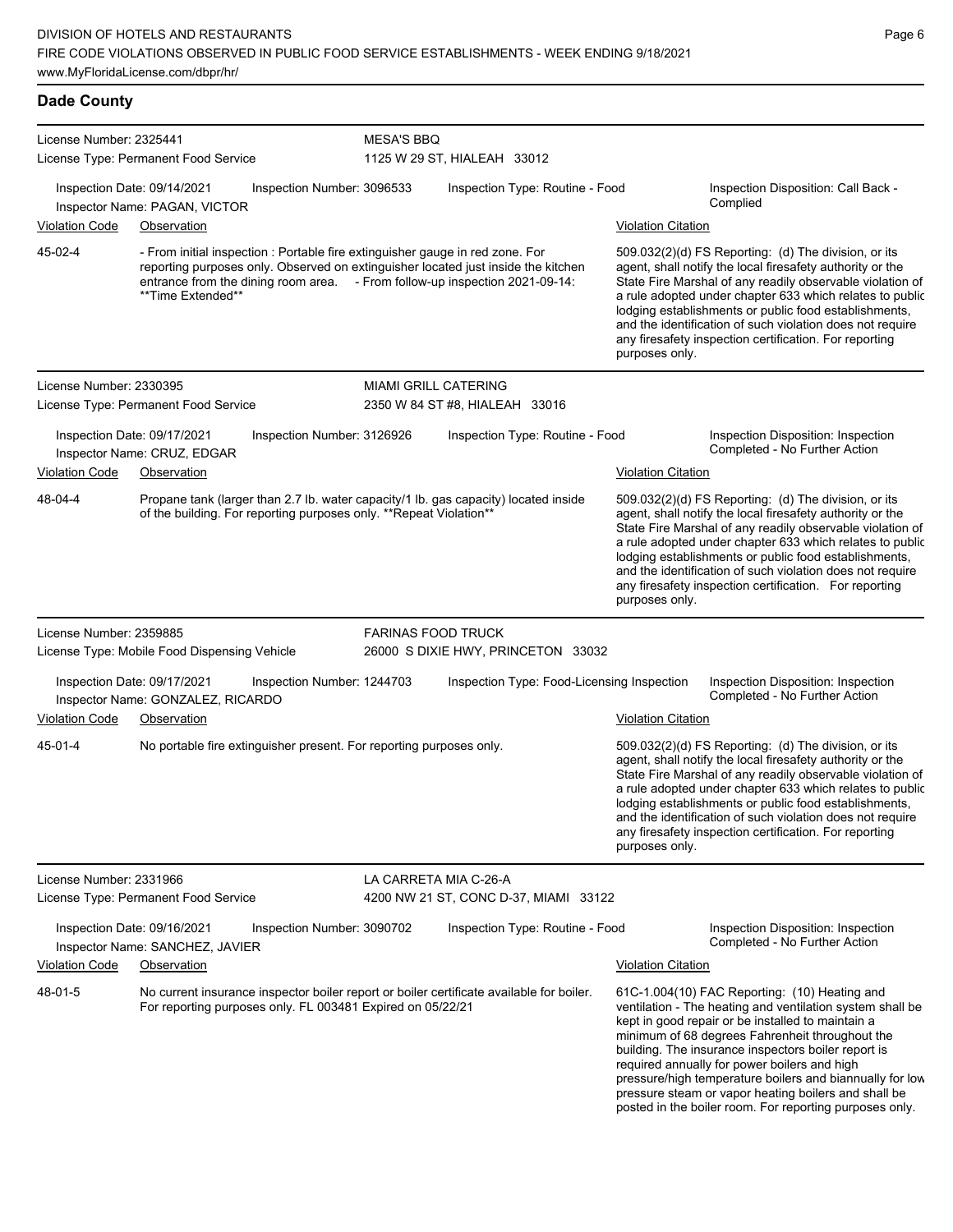### **Dade County**

| License Number: 2320101 | License Type: Permanent Food Service                                              |                                                                               |                 | MI RINCONCITO MEXICANO<br>1961 SW 8 ST, MIAMI 33135                                                                                                                                                                                                                                                                                                                                                                       |                |                                                                                                                                                                                                                                                                                                                                                                                                                                                                                                          |
|-------------------------|-----------------------------------------------------------------------------------|-------------------------------------------------------------------------------|-----------------|---------------------------------------------------------------------------------------------------------------------------------------------------------------------------------------------------------------------------------------------------------------------------------------------------------------------------------------------------------------------------------------------------------------------------|----------------|----------------------------------------------------------------------------------------------------------------------------------------------------------------------------------------------------------------------------------------------------------------------------------------------------------------------------------------------------------------------------------------------------------------------------------------------------------------------------------------------------------|
|                         | Inspection Date: 09/14/2021<br>Inspector Name: GARCIA, B OSCAR                    | Inspection Number: 3112863                                                    |                 | Inspection Type: Routine - Food                                                                                                                                                                                                                                                                                                                                                                                           |                | Inspection Disposition: Warning<br><b>Issued</b>                                                                                                                                                                                                                                                                                                                                                                                                                                                         |
| <b>Violation Code</b>   | Observation                                                                       |                                                                               |                 |                                                                                                                                                                                                                                                                                                                                                                                                                           |                | Violation Citation                                                                                                                                                                                                                                                                                                                                                                                                                                                                                       |
| 48-04-4                 |                                                                                   | of the building. For reporting purposes only. ** Corrected On-Site**          |                 | Propane tank (larger than 2.7 lb. water capacity/1 lb. gas capacity) located inside                                                                                                                                                                                                                                                                                                                                       | purposes only. | 509.032(2)(d) FS Reporting: (d) The division, or its<br>agent, shall notify the local firesafety authority or the<br>State Fire Marshal of any readily observable violation of<br>a rule adopted under chapter 633 which relates to public<br>lodging establishments or public food establishments,<br>and the identification of such violation does not require<br>any firesafety inspection certification. For reporting                                                                               |
| License Number: 2336286 |                                                                                   |                                                                               | <b>SIPS</b>     |                                                                                                                                                                                                                                                                                                                                                                                                                           |                |                                                                                                                                                                                                                                                                                                                                                                                                                                                                                                          |
|                         | License Type: Permanent Food Service                                              |                                                                               |                 | 1951 NW 7 AVE, 190, MIAMI 33136                                                                                                                                                                                                                                                                                                                                                                                           |                |                                                                                                                                                                                                                                                                                                                                                                                                                                                                                                          |
|                         | Inspection Date: 09/17/2021<br>Inspector Name: HENLEY, LATONYA                    | Inspection Number: 3122514                                                    |                 | Inspection Type: Routine - Food                                                                                                                                                                                                                                                                                                                                                                                           |                | Inspection Disposition: Inspection<br>Completed - No Further Action                                                                                                                                                                                                                                                                                                                                                                                                                                      |
| <b>Violation Code</b>   | Observation                                                                       |                                                                               |                 |                                                                                                                                                                                                                                                                                                                                                                                                                           |                | <b>Violation Citation</b>                                                                                                                                                                                                                                                                                                                                                                                                                                                                                |
| 45-04-4                 |                                                                                   |                                                                               |                 | Use of cooking equipment producing grease laden vapors/smoke with no hood<br>suppression system installed. Notified Fire AHJ. For reporting purposes only.<br>Observed in the back cook area: establishment has a hood installed without the<br>fire suppression system. Observed a flat top grill, a charbroil grill, and grease fryer.<br>Observed employee frying fish in the back kitchen area during the inspection. | purposes only. | 509.032(2)(d) FS Reporting: (d) The division, or its<br>agent, shall notify the local firesafety authority or the<br>State Fire Marshal of any readily observable violation of<br>a rule adopted under chapter 633 which relates to public<br>lodging establishments or public food establishments,<br>and the identification of such violation does not require<br>any firesafety inspection certification. For reporting                                                                               |
| License Number: 2333666 |                                                                                   |                                                                               | THE LOCAL HOUSE |                                                                                                                                                                                                                                                                                                                                                                                                                           |                |                                                                                                                                                                                                                                                                                                                                                                                                                                                                                                          |
|                         | License Type: Permanent Food Service                                              |                                                                               |                 | 400 OCEAN DR, MIAMI BEACH 33139                                                                                                                                                                                                                                                                                                                                                                                           |                |                                                                                                                                                                                                                                                                                                                                                                                                                                                                                                          |
|                         | Inspection Date: 09/10/2021<br>Inspector Name: WILLIAMS, ALFREDA                  | Inspection Number: 3095509                                                    |                 | Inspection Type: Routine - Food                                                                                                                                                                                                                                                                                                                                                                                           |                | Inspection Disposition: Call Back -<br>Complied                                                                                                                                                                                                                                                                                                                                                                                                                                                          |
| <b>Violation Code</b>   | Observation                                                                       |                                                                               |                 |                                                                                                                                                                                                                                                                                                                                                                                                                           |                | <b>Violation Citation</b>                                                                                                                                                                                                                                                                                                                                                                                                                                                                                |
| 45-02-4                 | reporting purposes only.<br>Located inside dry storage room.<br>**Time Extended** | - From initial inspection : Portable fire extinguisher gauge in red zone. For |                 | - From follow-up inspection 2021-09-10:                                                                                                                                                                                                                                                                                                                                                                                   | purposes only. | 509.032(2)(d) FS Reporting: (d) The division, or its<br>agent, shall notify the local firesafety authority or the<br>State Fire Marshal of any readily observable violation of<br>a rule adopted under chapter 633 which relates to public<br>lodging establishments or public food establishments,<br>and the identification of such violation does not require<br>any firesafety inspection certification. For reporting                                                                               |
| License Number: 2334642 |                                                                                   |                                                                               | <b>HABITAT</b>  |                                                                                                                                                                                                                                                                                                                                                                                                                           |                |                                                                                                                                                                                                                                                                                                                                                                                                                                                                                                          |
|                         | License Type: Permanent Food Service                                              |                                                                               |                 | 2301 2377 COLLINS AVE, MIAMI BEACH 33139                                                                                                                                                                                                                                                                                                                                                                                  |                |                                                                                                                                                                                                                                                                                                                                                                                                                                                                                                          |
|                         | Inspection Date: 09/15/2021<br>Inspector Name: CONCEPCION, ADRIEL                 | Inspection Number: 3122334                                                    |                 | Inspection Type: Routine - Food                                                                                                                                                                                                                                                                                                                                                                                           |                | Inspection Disposition: Warning<br>Issued                                                                                                                                                                                                                                                                                                                                                                                                                                                                |
| <b>Violation Code</b>   | Observation                                                                       |                                                                               |                 |                                                                                                                                                                                                                                                                                                                                                                                                                           |                | <b>Violation Citation</b>                                                                                                                                                                                                                                                                                                                                                                                                                                                                                |
| 48-01-5                 | For reporting purposes only.                                                      | well as no Carbon Monoxide detector in room where boilers are located.        |                 | No current insurance inspector boiler report or boiler certificate available for boiler.<br>Observed 2 boilers in room next to bar located in upstairs area. Observed a BTU<br>count 800,000, 132 gallons, 210°F Temperature to indicate as boilers. As                                                                                                                                                                   |                | 61C-1.004(10) FAC Reporting: (10) Heating and<br>ventilation - The heating and ventilation system shall be<br>kept in good repair or be installed to maintain a<br>minimum of 68 degrees Fahrenheit throughout the<br>building. The insurance inspectors boiler report is<br>required annually for power boilers and high<br>pressure/high temperature boilers and biannually for low<br>pressure steam or vapor heating boilers and shall be<br>posted in the boiler room. For reporting purposes only. |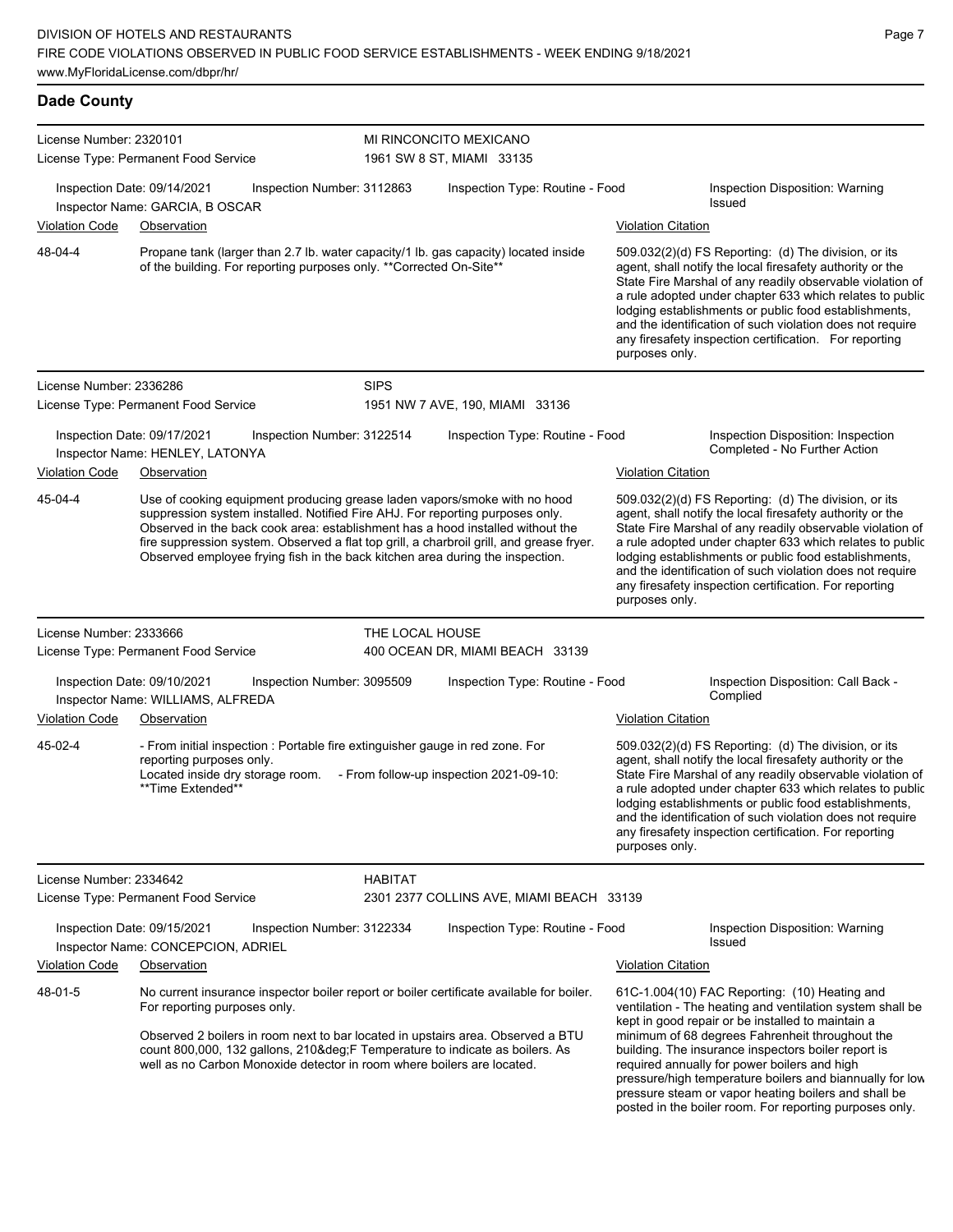**Dade County**

| License Number: 2328463 |                                                                                                                                                                                           | <b>AQUA RESTAURANT</b> |                                            |                                                                                                                                                                                                                                                                                                                                                                                                                                                                                                          |  |  |
|-------------------------|-------------------------------------------------------------------------------------------------------------------------------------------------------------------------------------------|------------------------|--------------------------------------------|----------------------------------------------------------------------------------------------------------------------------------------------------------------------------------------------------------------------------------------------------------------------------------------------------------------------------------------------------------------------------------------------------------------------------------------------------------------------------------------------------------|--|--|
|                         | License Type: Permanent Food Service                                                                                                                                                      |                        | 4101 COLLINS AVE, MIAMI BEACH 33140        |                                                                                                                                                                                                                                                                                                                                                                                                                                                                                                          |  |  |
|                         | Inspection Date: 09/14/2021<br>Inspection Number: 3099524<br>Inspector Name: UNZAGA, MILADYS                                                                                              |                        | Inspection Type: Routine - Food            | Inspection Disposition: Inspection<br>Completed - No Further Action                                                                                                                                                                                                                                                                                                                                                                                                                                      |  |  |
| <b>Violation Code</b>   | Observation                                                                                                                                                                               |                        |                                            | <b>Violation Citation</b>                                                                                                                                                                                                                                                                                                                                                                                                                                                                                |  |  |
| 48-01-5                 | No current insurance inspector boiler report or boiler certificate available for boiler.<br>For reporting purposes only. Boiler certificates expired (FL 095074, 095074 exp<br>3/14/2020) |                        |                                            | 61C-1.004(10) FAC Reporting: (10) Heating and<br>ventilation - The heating and ventilation system shall be<br>kept in good repair or be installed to maintain a<br>minimum of 68 degrees Fahrenheit throughout the<br>building. The insurance inspectors boiler report is<br>required annually for power boilers and high<br>pressure/high temperature boilers and biannually for low<br>pressure steam or vapor heating boilers and shall be<br>posted in the boiler room. For reporting purposes only. |  |  |
| License Number: 2334381 |                                                                                                                                                                                           | <b>VERMONIC'S CAFE</b> |                                            |                                                                                                                                                                                                                                                                                                                                                                                                                                                                                                          |  |  |
|                         | License Type: Permanent Food Service                                                                                                                                                      |                        | 3191 CORAL WAY STE 111, CORAL GABLES 33145 |                                                                                                                                                                                                                                                                                                                                                                                                                                                                                                          |  |  |
|                         | Inspection Date: 09/15/2021<br>Inspection Number: 3115881<br>Inspector Name: GARCIA, B OSCAR                                                                                              |                        | Inspection Type: Routine - Food            | Inspection Disposition: Inspection<br>Completed - No Further Action                                                                                                                                                                                                                                                                                                                                                                                                                                      |  |  |
| <b>Violation Code</b>   | Observation                                                                                                                                                                               |                        |                                            | <b>Violation Citation</b>                                                                                                                                                                                                                                                                                                                                                                                                                                                                                |  |  |
| 45-04-4                 | Use of cooking equipment producing grease laden vapors/smoke with no hood<br>suppression system installed. Notified Fire AHJ. For reporting purposes only.                                |                        |                                            | 509.032(2)(d) FS Reporting: (d) The division, or its<br>agent, shall notify the local firesafety authority or the<br>State Fire Marshal of any readily observable violation of<br>a rule adopted under chapter 633 which relates to public<br>lodging establishments or public food establishments,<br>and the identification of such violation does not require<br>any firesafety inspection certification. For reporting<br>purposes only.                                                             |  |  |
| License Number: 2334027 |                                                                                                                                                                                           | <b>PLATE</b>           |                                            |                                                                                                                                                                                                                                                                                                                                                                                                                                                                                                          |  |  |
|                         | License Type: Permanent Food Service                                                                                                                                                      |                        | 2105 CORAL WAY, MIAMI 33145                |                                                                                                                                                                                                                                                                                                                                                                                                                                                                                                          |  |  |
|                         | Inspection Date: 09/13/2021<br>Inspection Number: 3122718<br>Inspector Name: GARCIA, B OSCAR                                                                                              |                        | Inspection Type: Routine - Food            | Inspection Disposition: Warning<br><b>Issued</b>                                                                                                                                                                                                                                                                                                                                                                                                                                                         |  |  |
| <b>Violation Code</b>   | Observation                                                                                                                                                                               |                        |                                            | <b>Violation Citation</b>                                                                                                                                                                                                                                                                                                                                                                                                                                                                                |  |  |
| 45-04-4                 | Use of cooking equipment producing grease laden vapors/smoke with no hood<br>suppression system installed. Notified Fire AHJ. For reporting purposes only.<br>**Repeat Violation**        |                        |                                            | 509.032(2)(d) FS Reporting: (d) The division, or its<br>agent, shall notify the local firesafety authority or the<br>State Fire Marshal of any readily observable violation of<br>a rule adopted under chapter 633 which relates to public<br>lodging establishments or public food establishments,<br>and the identification of such violation does not require<br>any firesafety inspection certification. For reporting<br>purposes only.                                                             |  |  |
| License Number: 2330224 | License Type: Permanent Food Service                                                                                                                                                      | <b>WENDY'S #9390</b>   | 9655 W FLAGLER ST, MIAMI 33174             |                                                                                                                                                                                                                                                                                                                                                                                                                                                                                                          |  |  |
|                         | Inspection Date: 09/13/2021<br>Inspection Number: 3133480<br>Inspector Name: MASKASEM, SUPPACHAI                                                                                          |                        | Inspection Type: Routine - Food            | Inspection Disposition: Inspection<br>Completed - No Further Action                                                                                                                                                                                                                                                                                                                                                                                                                                      |  |  |
| <b>Violation Code</b>   | Observation                                                                                                                                                                               |                        |                                            | <b>Violation Citation</b>                                                                                                                                                                                                                                                                                                                                                                                                                                                                                |  |  |
| 46-01-4                 | Marked exit/path to marked exit blocked. For reporting purposes only. Observed a<br>trash can blocking the exit door. ** Corrected On-Site**                                              |                        |                                            | 509.032(2)(d) FS Reporting: (d) The division, or its<br>agent, shall notify the local firesafety authority or the<br>State Fire Marshal of any readily observable violation of<br>a rule adopted under chapter 633 which relates to public<br>lodging establishments or public food establishments,<br>and the identification of such violation does not require<br>any firesafety inspection certification. For reporting<br>purposes only.                                                             |  |  |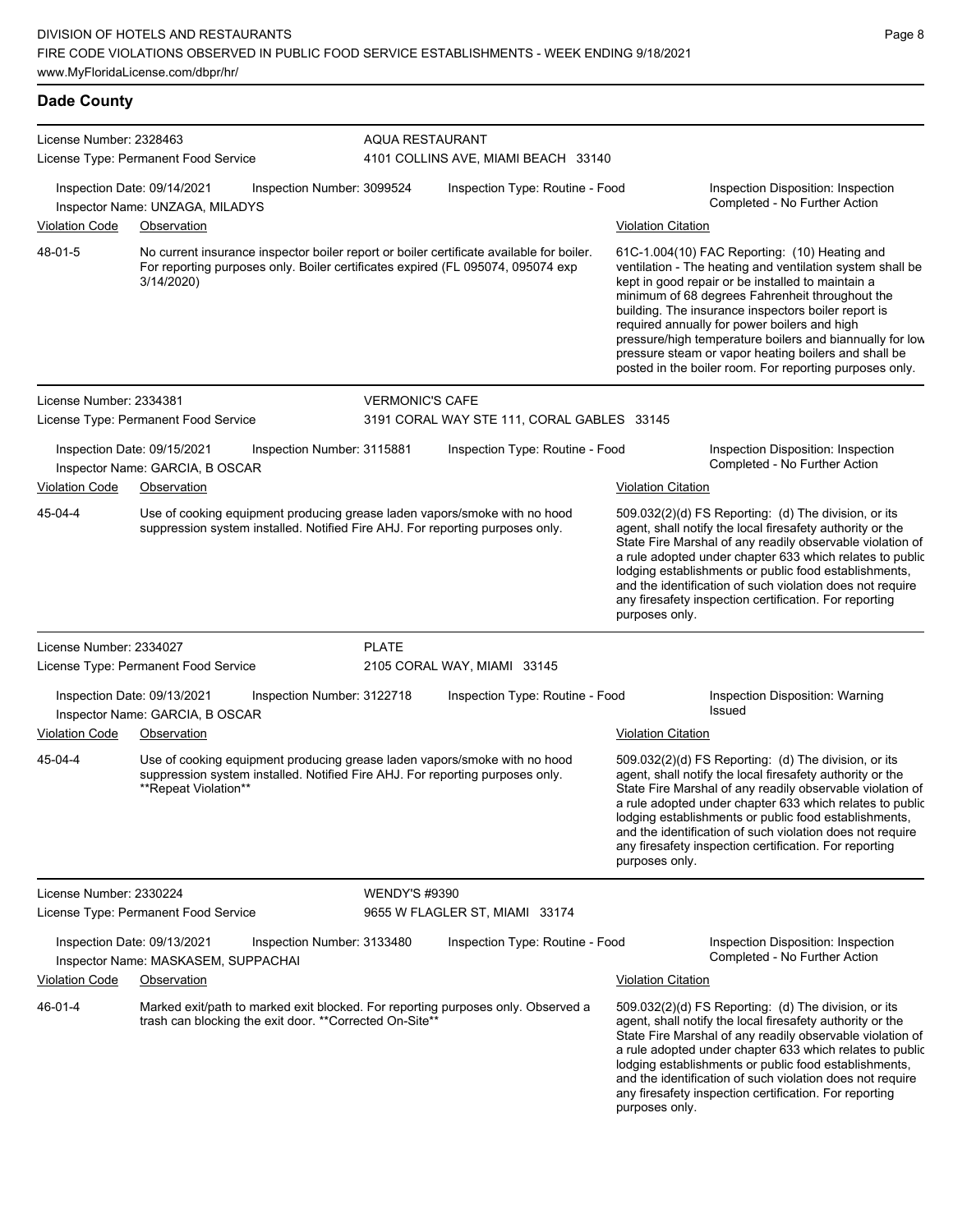**Duval County**

| License Number: 2607565 |                                                                                                                                                                                                                                                                                                                                                                                      | DESERT RIDER SANDWICH SHOP                 |                           |                                                                                                                                                                                                                                                                                                                                                                                                                              |
|-------------------------|--------------------------------------------------------------------------------------------------------------------------------------------------------------------------------------------------------------------------------------------------------------------------------------------------------------------------------------------------------------------------------------|--------------------------------------------|---------------------------|------------------------------------------------------------------------------------------------------------------------------------------------------------------------------------------------------------------------------------------------------------------------------------------------------------------------------------------------------------------------------------------------------------------------------|
|                         | License Type: Permanent Food Service                                                                                                                                                                                                                                                                                                                                                 | 217 HOGAN ST, JACKSONVILLE 322024201       |                           |                                                                                                                                                                                                                                                                                                                                                                                                                              |
|                         | Inspection Date: 09/14/2021<br>Inspection Number: 3124857<br>Inspector Name: YOUNG, JENNIFER                                                                                                                                                                                                                                                                                         | Inspection Type: Routine - Food            |                           | Inspection Disposition: Inspection<br>Completed - No Further Action                                                                                                                                                                                                                                                                                                                                                          |
| <b>Violation Code</b>   | Observation                                                                                                                                                                                                                                                                                                                                                                          |                                            | <b>Violation Citation</b> |                                                                                                                                                                                                                                                                                                                                                                                                                              |
| 45-04-4                 | Use of cooking equipment producing grease laden vapors/smoke with no hood<br>suppression system installed. Notified Fire AHJ. For reporting purposes only.<br>Employee fried egg in skillet on cooks line no hood suppression system above<br>cooking equipment **Repeat Violation**                                                                                                 |                                            | purposes only.            | 509.032(2)(d) FS Reporting: (d) The division, or its<br>agent, shall notify the local firesafety authority or the<br>State Fire Marshal of any readily observable violation of<br>a rule adopted under chapter 633 which relates to public<br>lodging establishments or public food establishments,<br>and the identification of such violation does not require<br>any firesafety inspection certification. For reporting   |
| License Number: 2614780 |                                                                                                                                                                                                                                                                                                                                                                                      | <b>WILD ATLANTIC SEAFOOD</b>               |                           |                                                                                                                                                                                                                                                                                                                                                                                                                              |
|                         | License Type: Permanent Food Service                                                                                                                                                                                                                                                                                                                                                 | 622 CASSAT AVE #11-12, JACKSONVILLE 32205  |                           |                                                                                                                                                                                                                                                                                                                                                                                                                              |
|                         | Inspection Date: 09/14/2021<br>Inspection Number: 3114214<br>Inspector Name: ESPINOSA-BECKERT, ILIANA                                                                                                                                                                                                                                                                                | Inspection Type: Routine - Food            |                           | Inspection Disposition: Administrative<br>complaint recommended                                                                                                                                                                                                                                                                                                                                                              |
| <b>Violation Code</b>   | Observation                                                                                                                                                                                                                                                                                                                                                                          |                                            | Violation Citation        |                                                                                                                                                                                                                                                                                                                                                                                                                              |
| $46 - 01 - 4$           | Marked exit/path to marked exit blocked. For reporting purposes only. Boxes, mgr<br>removed boxes **Corrected On-Site**                                                                                                                                                                                                                                                              |                                            | purposes only.            | 509.032(2)(d) FS Reporting: (d) The division, or its<br>agent, shall notify the local firesafety authority or the<br>State Fire Marshal of any readily observable violation of<br>a rule adopted under chapter 633 which relates to public<br>lodging establishments or public food establishments,<br>and the identification of such violation does not require<br>any firesafety inspection certification. For reporting   |
| License Number: 2607778 |                                                                                                                                                                                                                                                                                                                                                                                      | POPEYES LOUISIANA KITCHEN #148             |                           |                                                                                                                                                                                                                                                                                                                                                                                                                              |
|                         | License Type: Permanent Food Service                                                                                                                                                                                                                                                                                                                                                 | 5715 NORMANDY BLVD, JACKSONVILLE 322056263 |                           |                                                                                                                                                                                                                                                                                                                                                                                                                              |
| <b>Violation Code</b>   | Inspection Date: 09/15/2021<br>Inspection Number: 3106211<br>Inspector Name: ESPINOSA-BECKERT, ILIANA<br>Observation                                                                                                                                                                                                                                                                 | Inspection Type: Routine - Food            | <b>Violation Citation</b> | Inspection Disposition: Call Back -<br>Extension given, pending                                                                                                                                                                                                                                                                                                                                                              |
| 45-02-4                 | - From initial inspection : Portable fire extinguisher gauge in red zone. For<br>reporting purposes only. By triple sink - From follow-up inspection 2021-09-15:<br>Not seen                                                                                                                                                                                                         |                                            | purposes only.            | 509.032(2)(d) FS Reporting: (d) The division, or its<br>agent, shall notify the local firesafety authority or the<br>State Fire Marshal of any readily observable violation of<br>a rule adopted under chapter 633 which relates to public<br>lodging establishments or public food establishments,<br>and the identification of such violation does not require<br>any firesafety inspection certification. For reporting   |
| License Number: 2652158 |                                                                                                                                                                                                                                                                                                                                                                                      | CHABELITAS MEXICAN CUISINE                 |                           |                                                                                                                                                                                                                                                                                                                                                                                                                              |
|                         | License Type: Mobile Food Dispensing Vehicle                                                                                                                                                                                                                                                                                                                                         | 5960 RICHARD ST, JACKSONVILLE 32216        |                           |                                                                                                                                                                                                                                                                                                                                                                                                                              |
|                         | Inspection Date: 09/15/2021<br>Inspection Number: 1237732<br>Inspector Name: BIAVA, GRANT                                                                                                                                                                                                                                                                                            | Inspection Type: Routine - Food            |                           | Inspection Disposition: Call Back -<br>Extension given, pending                                                                                                                                                                                                                                                                                                                                                              |
| <b>Violation Code</b>   | Observation                                                                                                                                                                                                                                                                                                                                                                          |                                            | <b>Violation Citation</b> |                                                                                                                                                                                                                                                                                                                                                                                                                              |
| 45-04-4                 | - From initial inspection : Use of cooking equipment producing grease laden<br>vapors/smoke with no hood suppression system installed. Notified Fire AHJ. For<br>reporting purposes only.<br>Mobile unit has a small fryer that is not under the hood system when in use. -<br>From follow-up inspection 2021-08-30: ** Time Extended**<br>inspection 2021-09-15: ** Time Extended** | - From follow-up                           |                           | $509.032(2)(d)$ FS Reporting: (d) The division, or its<br>agent, shall notify the local firesafety authority or the<br>State Fire Marshal of any readily observable violation of<br>a rule adopted under chapter 633 which relates to public<br>lodging establishments or public food establishments,<br>and the identification of such violation does not require<br>any firesafety inspection certification. For reporting |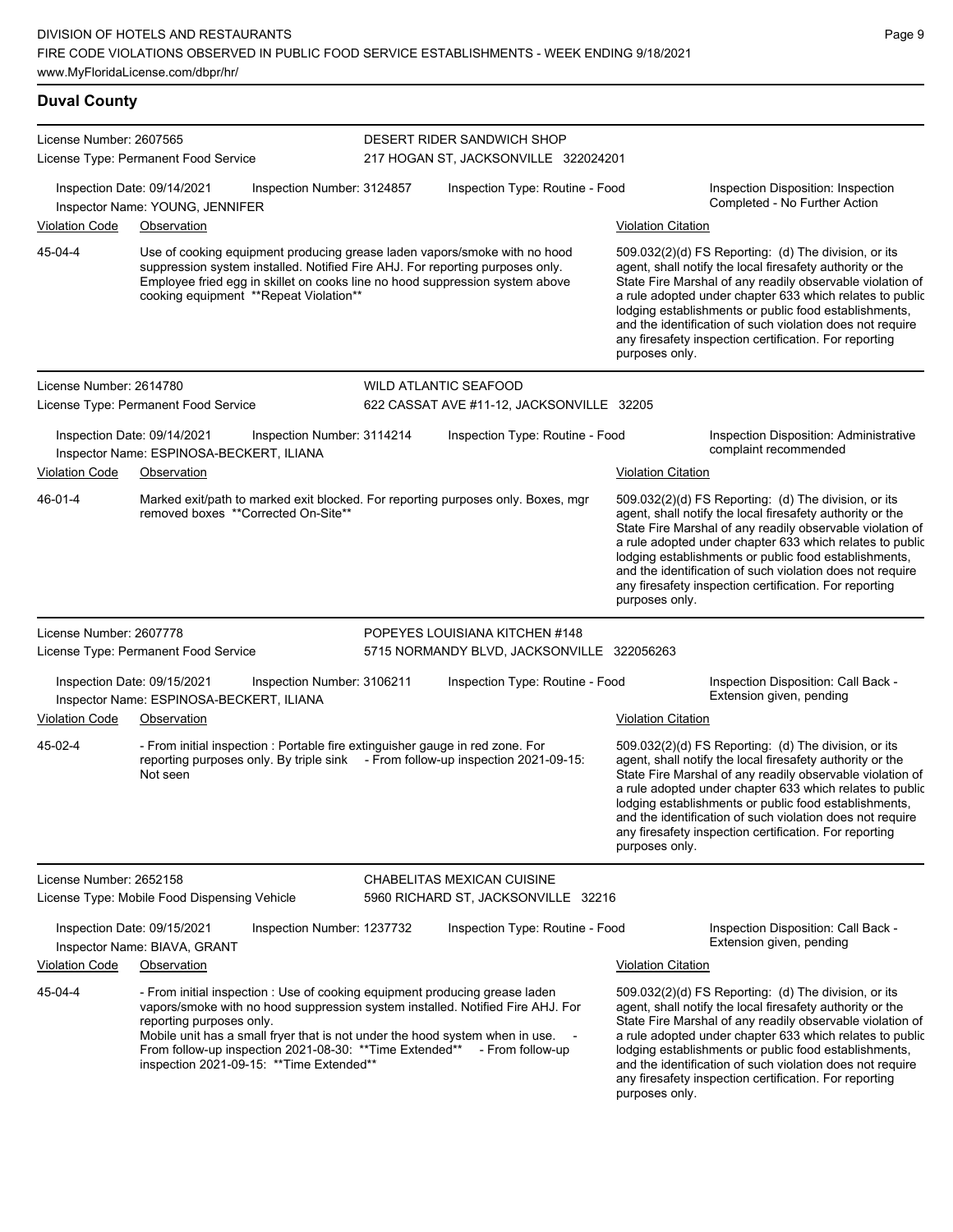### **Flagler County**

| License Number: 2800871<br>License Type: Permanent Food Service |                                                                 | <b>CENTRAL SCOOPS</b><br>602 S STATE ST STE B, BUNNELL 32110          |  |                                                                                  |                           |                                                                                                                                                                                                                                            |
|-----------------------------------------------------------------|-----------------------------------------------------------------|-----------------------------------------------------------------------|--|----------------------------------------------------------------------------------|---------------------------|--------------------------------------------------------------------------------------------------------------------------------------------------------------------------------------------------------------------------------------------|
|                                                                 | Inspection Date: 09/16/2021<br>Inspector Name: BADDING, MELANIE | Inspection Number: 3092943                                            |  | Inspection Type: Routine - Food                                                  |                           | Inspection Disposition: Warning<br>Issued                                                                                                                                                                                                  |
| <b>Violation Code</b>                                           | Observation                                                     |                                                                       |  |                                                                                  | <b>Violation Citation</b> |                                                                                                                                                                                                                                            |
| 46-01-4                                                         | path.                                                           | Marked exit/path to marked exit blocked. For reporting purposes only. |  | Exit door at back of building blocked with wood. Items stored in the way of exit |                           | 509.032(2)(d) FS Reporting: (d) The division, or its<br>agent, shall notify the local firesafety authority or the<br>State Fire Marshal of any readily observable violation of<br>a rule adopted under chapter 633 which relates to public |

lodging establishments or public food establishments, and the identification of such violation does not require any firesafety inspection certification. For reporting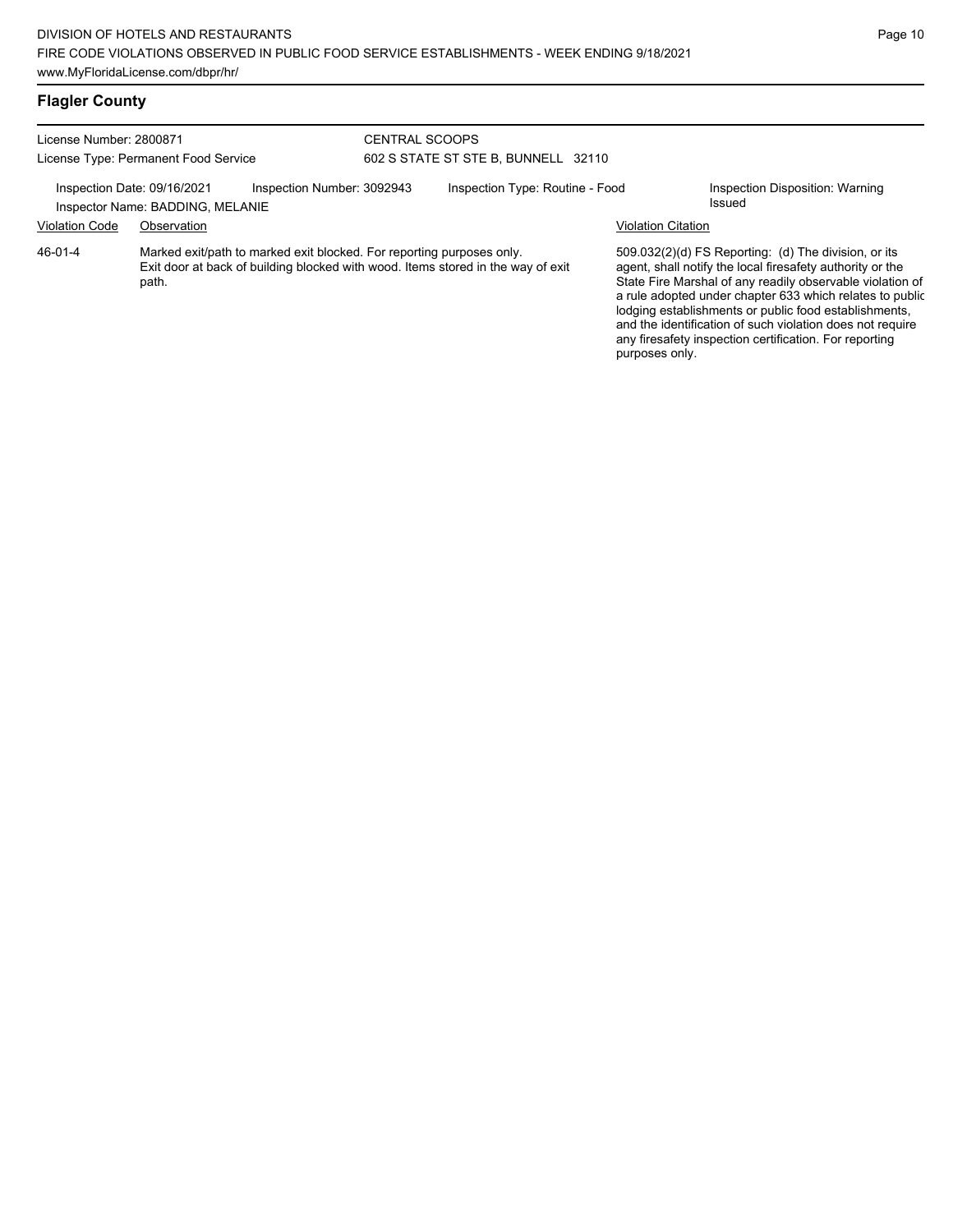| License Number: 3912010<br>License Type: Permanent Food Service |                                                              | BIG GS PIZZA AND GRILLE INC<br>3742 W LAMBRIANT ST. TAMPA 33614 |  |                                                                                   |                                                                                                                                                                                                                                                                                                                                                                                                                            |
|-----------------------------------------------------------------|--------------------------------------------------------------|-----------------------------------------------------------------|--|-----------------------------------------------------------------------------------|----------------------------------------------------------------------------------------------------------------------------------------------------------------------------------------------------------------------------------------------------------------------------------------------------------------------------------------------------------------------------------------------------------------------------|
|                                                                 | Inspection Date: 09/15/2021<br>Inspector Name: JAIME, ANTONY | Inspection Number: 3137040                                      |  | Inspection Type: Routine - Food                                                   | Inspection Disposition: Inspection<br>Completed - No Further Action                                                                                                                                                                                                                                                                                                                                                        |
| <b>Violation Code</b>                                           | Observation                                                  |                                                                 |  |                                                                                   | <b>Violation Citation</b>                                                                                                                                                                                                                                                                                                                                                                                                  |
| 47-03-4                                                         | only.                                                        |                                                                 |  | Observed walk-in cooler light hanging wiring in disrepair. For reporting purposes | 509.032(2)(d) FS Reporting: (d) The division, or its<br>agent, shall notify the local firesafety authority or the<br>State Fire Marshal of any readily observable violation of<br>a rule adopted under chapter 633 which relates to public<br>lodging establishments or public food establishments,<br>and the identification of such violation does not require<br>any firesafety inspection certification. For reporting |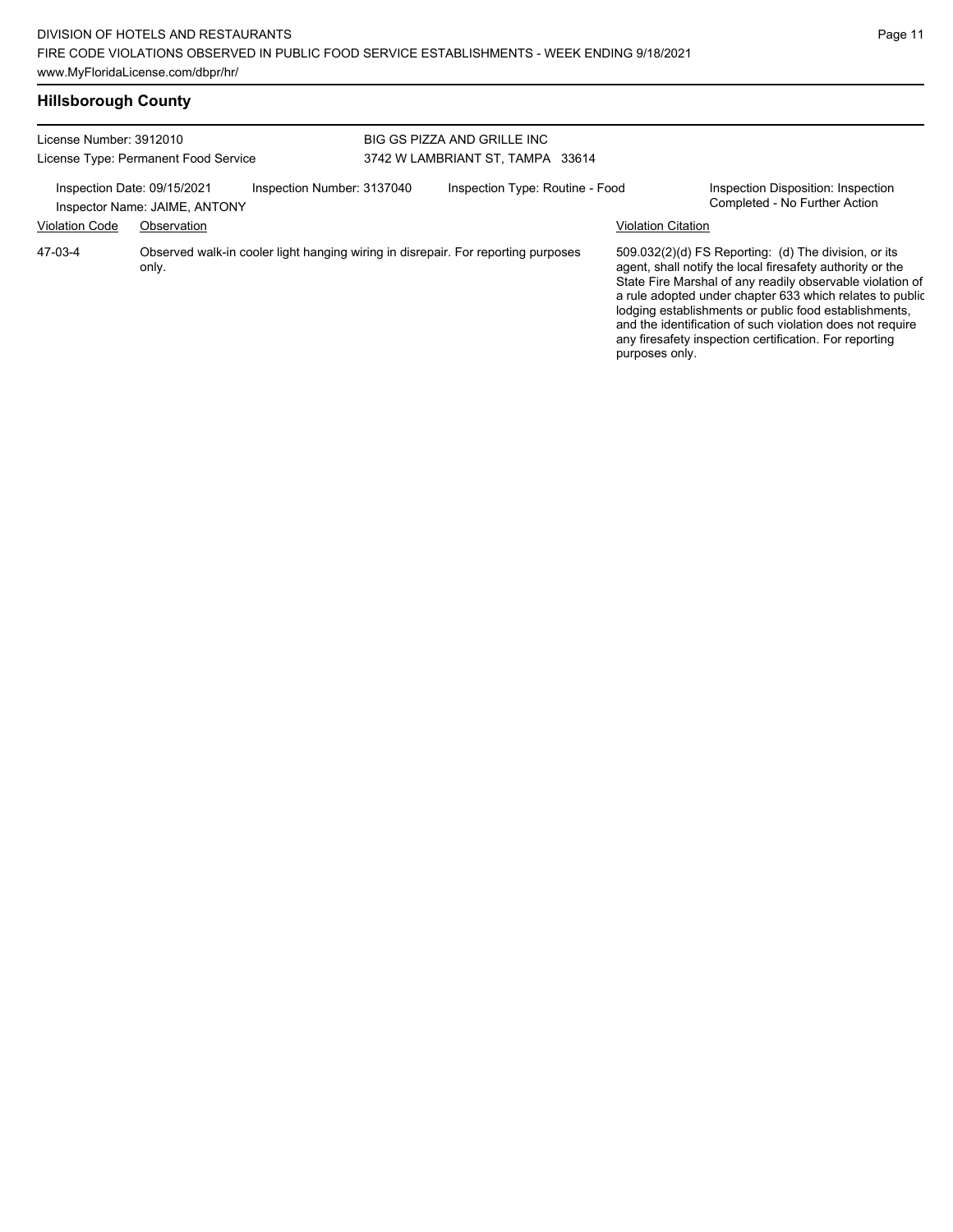### **Lee County**

| License Number: 4606984<br>License Type: Permanent Food Service |                                                              | BURGER KING #23202<br>4011 DEL PRADO BLVD N, NORTH FORT MYERS 33917 |  |                                                                                |                           |                                                                                                                                                                                                                                                                                                                                                                  |
|-----------------------------------------------------------------|--------------------------------------------------------------|---------------------------------------------------------------------|--|--------------------------------------------------------------------------------|---------------------------|------------------------------------------------------------------------------------------------------------------------------------------------------------------------------------------------------------------------------------------------------------------------------------------------------------------------------------------------------------------|
|                                                                 | Inspection Date: 09/13/2021<br>Inspector Name: FREED, JOSEPH | Inspection Number: 3105618                                          |  | Inspection Type: Routine - Food                                                |                           | Inspection Disposition: Inspection<br>Completed - No Further Action                                                                                                                                                                                                                                                                                              |
| <b>Violation Code</b>                                           | Observation                                                  |                                                                     |  |                                                                                | <b>Violation Citation</b> |                                                                                                                                                                                                                                                                                                                                                                  |
| 47-03-4                                                         |                                                              | exposed wiring in ceiling light above front counter in dining room. |  | Observed electrical wiring in disrepair. For reporting purposes only. Observed |                           | 509.032(2)(d) FS Reporting: (d) The division, or its<br>agent, shall notify the local firesafety authority or the<br>State Fire Marshal of any readily observable violation of<br>a rule adopted under chapter 633 which relates to public<br>lodging establishments or public food establishments,<br>and the identification of such violation does not require |

any firesafety inspection certification. For reporting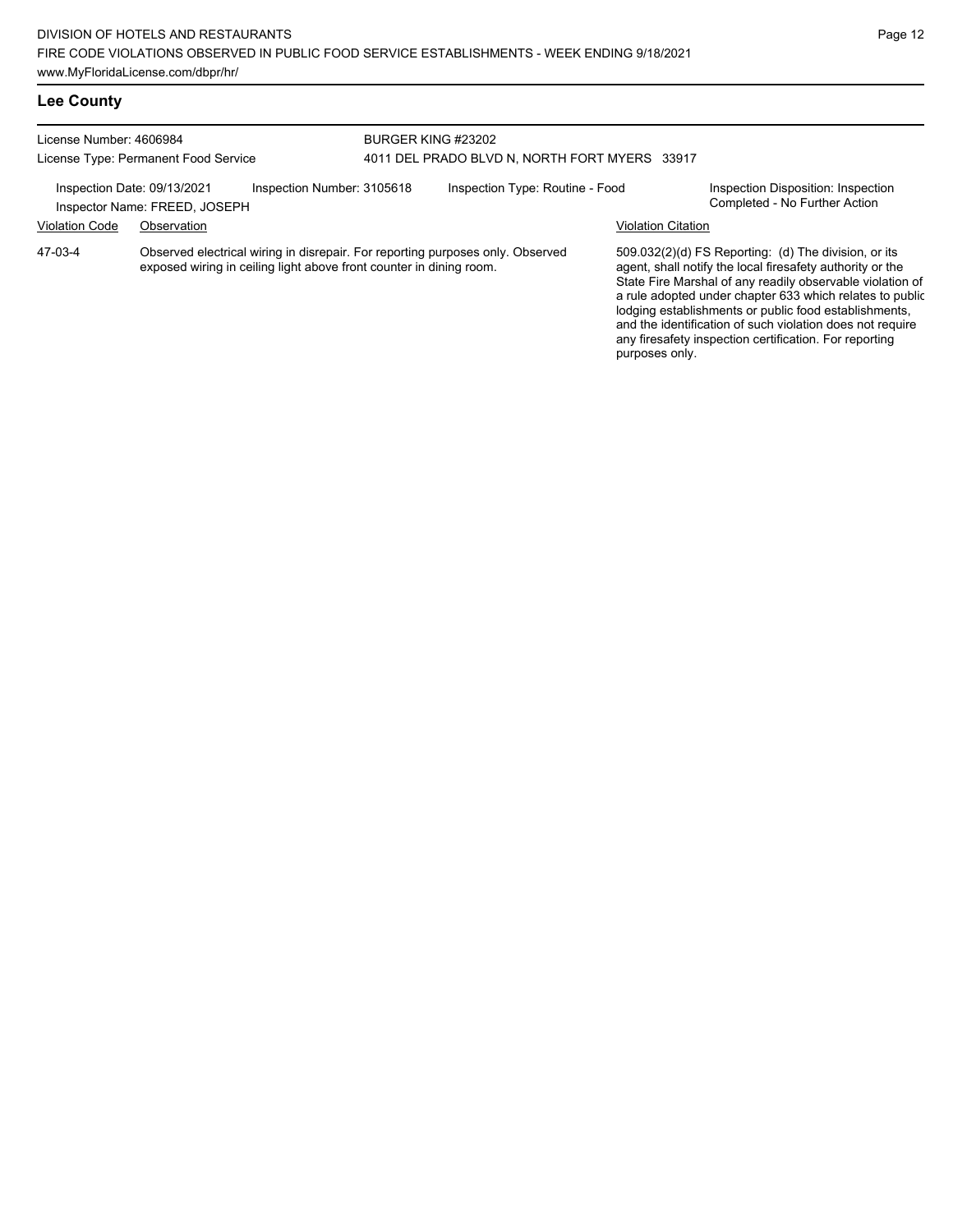# **Marion County**

| License Number: 5202925<br>License Type: Permanent Food Service                                                                                  |                                                                 |                                                                            | FREDDY'S FROZEN CUSTARD AND BURGERS<br>3558 SW COLLEGE RD, OCALA 34474 |                                                                                 |                                                                                                                                                                                                                                                                                                                                                                                                                            |                                                                                                                                                                                                                                                                                                                                                                                                                            |
|--------------------------------------------------------------------------------------------------------------------------------------------------|-----------------------------------------------------------------|----------------------------------------------------------------------------|------------------------------------------------------------------------|---------------------------------------------------------------------------------|----------------------------------------------------------------------------------------------------------------------------------------------------------------------------------------------------------------------------------------------------------------------------------------------------------------------------------------------------------------------------------------------------------------------------|----------------------------------------------------------------------------------------------------------------------------------------------------------------------------------------------------------------------------------------------------------------------------------------------------------------------------------------------------------------------------------------------------------------------------|
| Inspection Date: 09/13/2021<br>Inspection Number: 3128908<br>Inspector Name: GARNER, DHANIQUA                                                    |                                                                 |                                                                            |                                                                        | Inspection Type: Routine - Food                                                 |                                                                                                                                                                                                                                                                                                                                                                                                                            | Inspection Disposition: Administrative<br>complaint recommended                                                                                                                                                                                                                                                                                                                                                            |
| <b>Violation Code</b>                                                                                                                            | Observation                                                     |                                                                            |                                                                        |                                                                                 | <b>Violation Citation</b>                                                                                                                                                                                                                                                                                                                                                                                                  |                                                                                                                                                                                                                                                                                                                                                                                                                            |
| 45-02-4                                                                                                                                          | both are in the recharge zone.                                  | Portable fire extinguisher gauge in red zone. For reporting purposes only. |                                                                        | Observed fire extinguisher next to pickup window and fire extinguisher in lobby | purposes only.                                                                                                                                                                                                                                                                                                                                                                                                             | 509.032(2)(d) FS Reporting: (d) The division, or its<br>agent, shall notify the local firesafety authority or the<br>State Fire Marshal of any readily observable violation of<br>a rule adopted under chapter 633 which relates to public<br>lodging establishments or public food establishments,<br>and the identification of such violation does not require<br>any firesafety inspection certification. For reporting |
| License Number: 5203100                                                                                                                          |                                                                 |                                                                            | <b>SHUCKIN SHACK</b>                                                   |                                                                                 |                                                                                                                                                                                                                                                                                                                                                                                                                            |                                                                                                                                                                                                                                                                                                                                                                                                                            |
|                                                                                                                                                  | License Type: Permanent Food Service                            |                                                                            |                                                                        | 4414 SW COLLEGE RD STE 600, OCALA 34474                                         |                                                                                                                                                                                                                                                                                                                                                                                                                            |                                                                                                                                                                                                                                                                                                                                                                                                                            |
|                                                                                                                                                  | Inspection Date: 09/14/2021<br>Inspector Name: GARNER, DHANIQUA | Inspection Number: 3129577                                                 |                                                                        | Inspection Type: Routine - Food                                                 |                                                                                                                                                                                                                                                                                                                                                                                                                            | Inspection Disposition: Inspection<br>Completed - No Further Action                                                                                                                                                                                                                                                                                                                                                        |
| <b>Violation Code</b>                                                                                                                            | Observation                                                     |                                                                            |                                                                        |                                                                                 | <b>Violation Citation</b>                                                                                                                                                                                                                                                                                                                                                                                                  |                                                                                                                                                                                                                                                                                                                                                                                                                            |
| 45-02-4<br>Portable fire extinguisher gauge in red zone. For reporting purposes only.<br>Fire extinguisher near restrooms in in overcharge zone. |                                                                 |                                                                            |                                                                        | purposes only.                                                                  | 509.032(2)(d) FS Reporting: (d) The division, or its<br>agent, shall notify the local firesafety authority or the<br>State Fire Marshal of any readily observable violation of<br>a rule adopted under chapter 633 which relates to public<br>lodging establishments or public food establishments,<br>and the identification of such violation does not require<br>any firesafety inspection certification. For reporting |                                                                                                                                                                                                                                                                                                                                                                                                                            |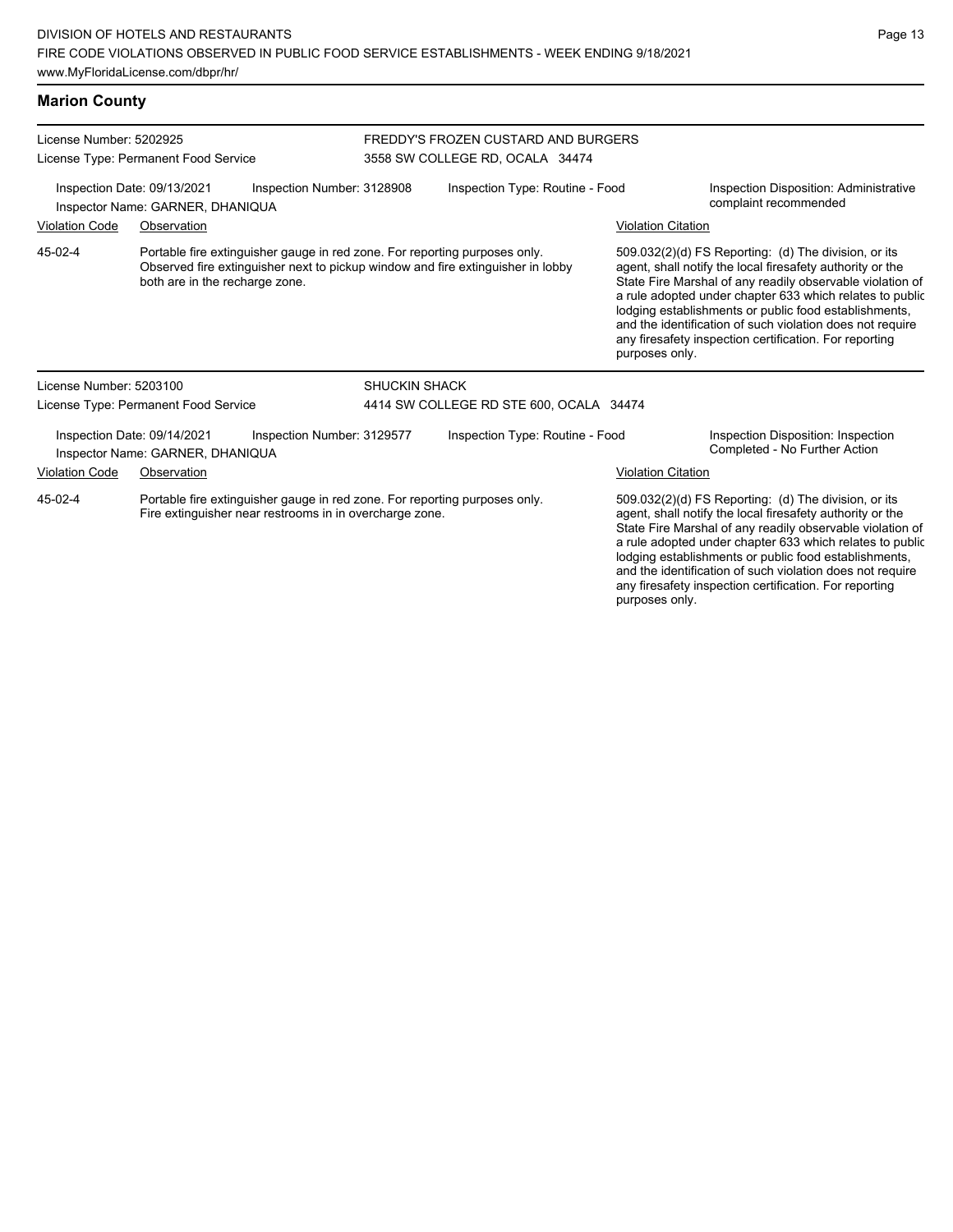| <b>Martin County</b>                                            |                                                                                                                                                                                                                                                                                              |                            |                                                   |                           |                                                                                                                                                                                                                                                                                                                                                                                                                            |  |
|-----------------------------------------------------------------|----------------------------------------------------------------------------------------------------------------------------------------------------------------------------------------------------------------------------------------------------------------------------------------------|----------------------------|---------------------------------------------------|---------------------------|----------------------------------------------------------------------------------------------------------------------------------------------------------------------------------------------------------------------------------------------------------------------------------------------------------------------------------------------------------------------------------------------------------------------------|--|
| License Number: 5300708<br>License Type: Permanent Food Service |                                                                                                                                                                                                                                                                                              | <b>THAI HOUSE</b>          | 829 NE JENSEN BEACH BLVD, JENSEN BEACH 34957-4797 |                           |                                                                                                                                                                                                                                                                                                                                                                                                                            |  |
|                                                                 | Inspection Date: 09/16/2021<br>Inspector Name: PETROW, MICHAEL                                                                                                                                                                                                                               | Inspection Number: 3113485 | Inspection Type: Routine - Food                   |                           | Inspection Disposition: Inspection<br>Completed - No Further Action                                                                                                                                                                                                                                                                                                                                                        |  |
| <b>Violation Code</b>                                           | Observation                                                                                                                                                                                                                                                                                  |                            |                                                   | <b>Violation Citation</b> |                                                                                                                                                                                                                                                                                                                                                                                                                            |  |
| 45-04-4                                                         | Use of cooking equipment producing grease laden vapors/smoke with no hood<br>suppression system installed. Notified Fire AHJ. For reporting purposes only.<br>Portable electric fryer with oil is under hood but no suppression coverage is<br>provided by existing fire suppression system. |                            |                                                   | purposes only.            | 509.032(2)(d) FS Reporting: (d) The division, or its<br>agent, shall notify the local firesafety authority or the<br>State Fire Marshal of any readily observable violation of<br>a rule adopted under chapter 633 which relates to public<br>lodging establishments or public food establishments,<br>and the identification of such violation does not require<br>any firesafety inspection certification. For reporting |  |
| License Number: 5301393                                         |                                                                                                                                                                                                                                                                                              |                            | OSCEOLA STREET CAFE                               |                           |                                                                                                                                                                                                                                                                                                                                                                                                                            |  |
|                                                                 | License Type: Permanent Food Service                                                                                                                                                                                                                                                         |                            | 26 W OSCEOLA ST, STUART 34994                     |                           |                                                                                                                                                                                                                                                                                                                                                                                                                            |  |
|                                                                 | Inspection Date: 09/14/2021<br>Inspector Name: PETROW, MICHAEL                                                                                                                                                                                                                               | Inspection Number: 3097009 | Inspection Type: Routine - Food                   |                           | Inspection Disposition: Inspection<br>Completed - No Further Action                                                                                                                                                                                                                                                                                                                                                        |  |
| <b>Violation Code</b>                                           | Observation                                                                                                                                                                                                                                                                                  |                            |                                                   | <b>Violation Citation</b> |                                                                                                                                                                                                                                                                                                                                                                                                                            |  |
| 45-02-4                                                         | Portable fire extinguisher gauge in red zone. For reporting purposes only. By<br>restroom.                                                                                                                                                                                                   |                            |                                                   |                           | 509.032(2)(d) FS Reporting: (d) The division, or its<br>agent, shall notify the local firesafety authority or the<br>State Fire Marshal of any readily observable violation of<br>a rule adopted under chapter 633 which relates to public<br>lodging establishments or public food establishments,                                                                                                                        |  |

and the identification of such violation does not require any firesafety inspection certification. For reporting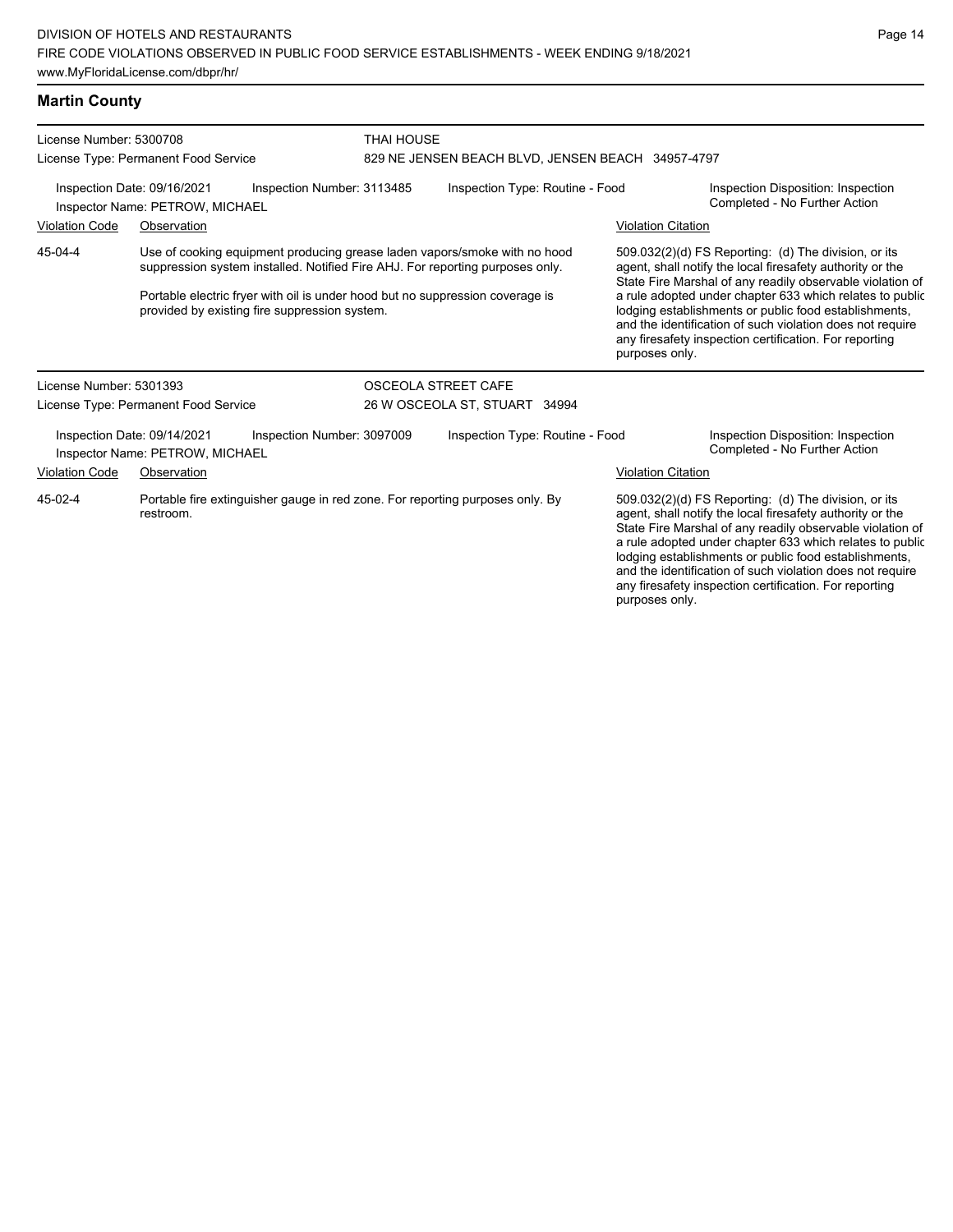| <b>Orange County</b>    |                                                                                                                                                                                                                                                                                                                                                                                                                                                            |               |                                                                     |                           |                                                                                                                                                                                                                                                                                                                                                                                                                            |
|-------------------------|------------------------------------------------------------------------------------------------------------------------------------------------------------------------------------------------------------------------------------------------------------------------------------------------------------------------------------------------------------------------------------------------------------------------------------------------------------|---------------|---------------------------------------------------------------------|---------------------------|----------------------------------------------------------------------------------------------------------------------------------------------------------------------------------------------------------------------------------------------------------------------------------------------------------------------------------------------------------------------------------------------------------------------------|
| License Number: 5814137 | License Type: Permanent Food Service                                                                                                                                                                                                                                                                                                                                                                                                                       |               | <b>OMELET BAR</b><br>12250 STRATEGY BLVD STE 401-407, ORLANDO 32817 |                           |                                                                                                                                                                                                                                                                                                                                                                                                                            |
| <b>Violation Code</b>   | Inspection Date: 09/15/2021<br>Inspection Number: 3133728<br>Inspector Name: VAZQUEZ, JULITZA<br>Observation                                                                                                                                                                                                                                                                                                                                               |               | Inspection Type: Routine - Food                                     | <b>Violation Citation</b> | Inspection Disposition: Emergency<br>order recommended                                                                                                                                                                                                                                                                                                                                                                     |
| 46-01-4                 | Marked exit/path to marked exit blocked. For reporting purposes only. ** Corrected<br>On-Site**                                                                                                                                                                                                                                                                                                                                                            |               |                                                                     | purposes only.            | 509.032(2)(d) FS Reporting: (d) The division, or its<br>agent, shall notify the local firesafety authority or the<br>State Fire Marshal of any readily observable violation of<br>a rule adopted under chapter 633 which relates to public<br>lodging establishments or public food establishments,<br>and the identification of such violation does not require<br>any firesafety inspection certification. For reporting |
| License Number: 5810737 |                                                                                                                                                                                                                                                                                                                                                                                                                                                            |               | CHICK-FIL A AT THE MALL AT MILLENIA                                 |                           |                                                                                                                                                                                                                                                                                                                                                                                                                            |
|                         | License Type: Permanent Food Service                                                                                                                                                                                                                                                                                                                                                                                                                       |               | 4200 CONROY RD UNIT 245, ORLANDO 32839                              |                           |                                                                                                                                                                                                                                                                                                                                                                                                                            |
| <b>Violation Code</b>   | Inspection Date: 09/14/2021<br>Inspection Number: 3117720<br>Inspector Name: PASIECKI, VICTORIA<br>Observation                                                                                                                                                                                                                                                                                                                                             |               | Inspection Type: Routine - Food                                     | <b>Violation Citation</b> | Inspection Disposition: Inspection<br>Completed - No Further Action                                                                                                                                                                                                                                                                                                                                                        |
| 46-01-4                 | Marked exit/path to marked exit blocked. For reporting purposes only.<br>Dumpster cart blocking exit.                                                                                                                                                                                                                                                                                                                                                      |               |                                                                     | purposes only.            | 509.032(2)(d) FS Reporting: (d) The division, or its<br>agent, shall notify the local firesafety authority or the<br>State Fire Marshal of any readily observable violation of<br>a rule adopted under chapter 633 which relates to public<br>lodging establishments or public food establishments,<br>and the identification of such violation does not require<br>any firesafety inspection certification. For reporting |
| License Number: 5814644 |                                                                                                                                                                                                                                                                                                                                                                                                                                                            | DUNKIN DONUTS |                                                                     |                           |                                                                                                                                                                                                                                                                                                                                                                                                                            |
|                         | License Type: Permanent Food Service                                                                                                                                                                                                                                                                                                                                                                                                                       |               | 3011 CATHY ST, ORLANDO 32839                                        |                           |                                                                                                                                                                                                                                                                                                                                                                                                                            |
|                         | Inspection Date: 09/15/2021<br>Inspection Number: 3115965<br>Inspector Name: PASIECKI, VICTORIA                                                                                                                                                                                                                                                                                                                                                            |               | Inspection Type: Routine - Food                                     |                           | Inspection Disposition: Inspection<br>Completed - No Further Action                                                                                                                                                                                                                                                                                                                                                        |
| <b>Violation Code</b>   | Observation                                                                                                                                                                                                                                                                                                                                                                                                                                                |               |                                                                     | <b>Violation Citation</b> |                                                                                                                                                                                                                                                                                                                                                                                                                            |
| 46-01-4                 | Marked exit/path to marked exit blocked. For reporting purposes only.<br>Back door blocked with trashcan.<br>Operator moved ** Corrected On-Site**                                                                                                                                                                                                                                                                                                         |               |                                                                     | purposes only.            | 509.032(2)(d) FS Reporting: (d) The division, or its<br>agent, shall notify the local firesafety authority or the<br>State Fire Marshal of any readily observable violation of<br>a rule adopted under chapter 633 which relates to public<br>lodging establishments or public food establishments,<br>and the identification of such violation does not require<br>any firesafety inspection certification. For reporting |
| License Number: 5812945 | License Type: Permanent Food Service                                                                                                                                                                                                                                                                                                                                                                                                                       |               | THE OCOEE TACO COMPANY<br>40 TAYLOR ST, OCOEE 34761                 |                           |                                                                                                                                                                                                                                                                                                                                                                                                                            |
|                         | Inspection Date: 09/14/2021<br>Inspection Number: 2986397<br>Inspector Name: GREENE, MARVIN                                                                                                                                                                                                                                                                                                                                                                |               | Inspection Type: Routine - Food                                     |                           | Inspection Disposition: Call Back -<br>Admin. complaint recommended                                                                                                                                                                                                                                                                                                                                                        |
| <b>Violation Code</b>   | Observation                                                                                                                                                                                                                                                                                                                                                                                                                                                |               |                                                                     | <b>Violation Citation</b> |                                                                                                                                                                                                                                                                                                                                                                                                                            |
| 45-04-4                 | - From initial inspection : Use of cooking equipment producing grease laden<br>vapors/smoke with no hood suppression system installed. Notified Fire AHJ. For<br>reporting purposes only.<br>Small fryer being used on table next to ice machine. ** Repeat Violation**<br>follow-up inspection 2021-06-14: ** Time Extended** - From follow-up<br>inspection 2021-07-15: ** Time Extended** - From follow-up inspection<br>2021-09-14: ** Time Extended** |               | - From                                                              | purposes only.            | 509.032(2)(d) FS Reporting: (d) The division, or its<br>agent, shall notify the local firesafety authority or the<br>State Fire Marshal of any readily observable violation of<br>a rule adopted under chapter 633 which relates to public<br>lodging establishments or public food establishments,<br>and the identification of such violation does not require<br>any firesafety inspection certification. For reporting |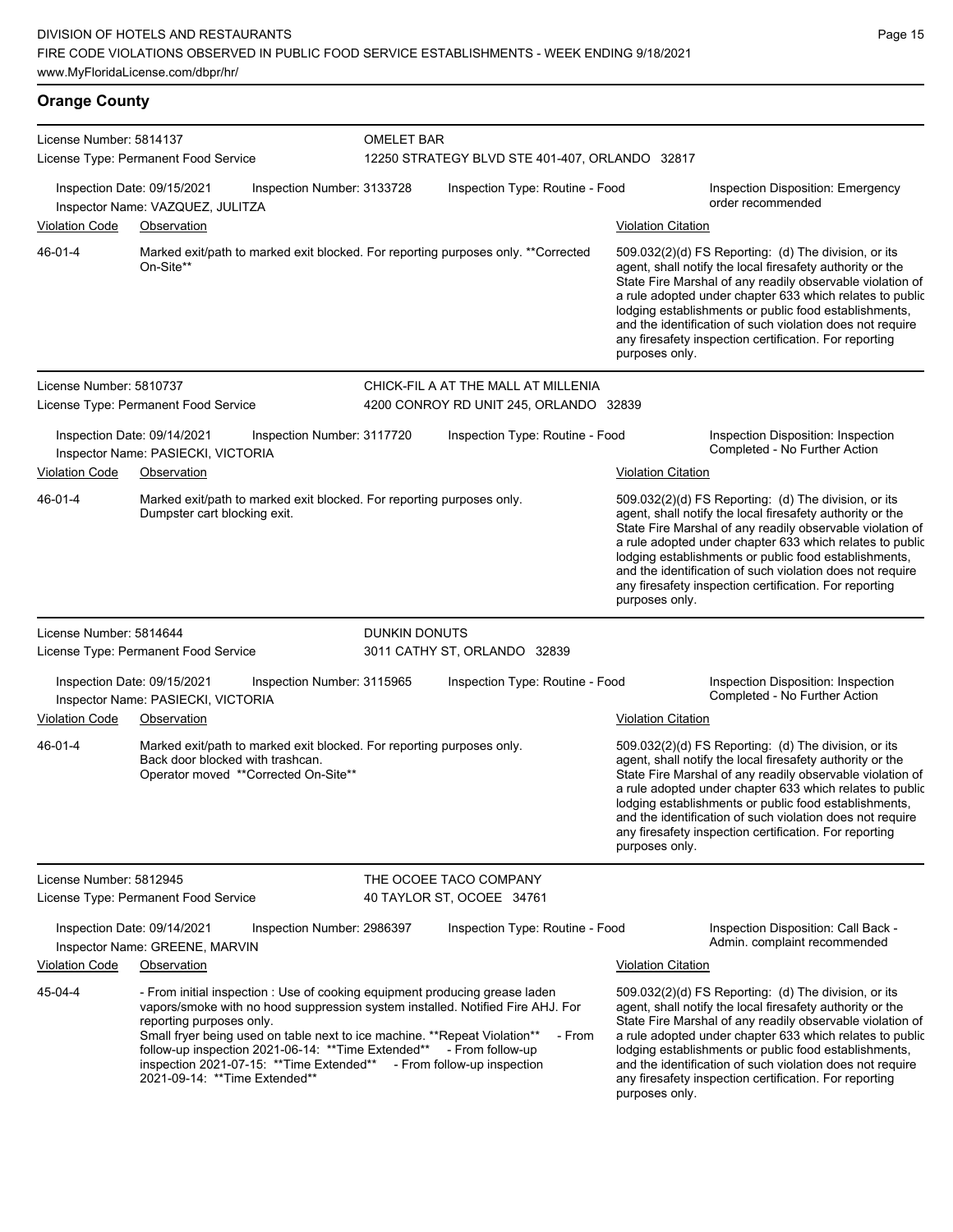| License Number: 6011000<br>License Type: Permanent Food Service<br>Inspection Date: 09/15/2021<br>Inspection Number: 3094777<br>Inspector Name: CUDEMOS, HAIDA                                                           |                                                              |                                                | CHEESECAKE FACTORY (THE)<br>5530 GLADES RD, BOCA RATON 33431                       |                                                                                                                                                                                                                                                                                                                                                                  |                                                                                                                                                                                                                                                                                                                                                                                                                                              |                                                                                                                                                                                                                                                                                                                                                                                                                                                                                                          |  |
|--------------------------------------------------------------------------------------------------------------------------------------------------------------------------------------------------------------------------|--------------------------------------------------------------|------------------------------------------------|------------------------------------------------------------------------------------|------------------------------------------------------------------------------------------------------------------------------------------------------------------------------------------------------------------------------------------------------------------------------------------------------------------------------------------------------------------|----------------------------------------------------------------------------------------------------------------------------------------------------------------------------------------------------------------------------------------------------------------------------------------------------------------------------------------------------------------------------------------------------------------------------------------------|----------------------------------------------------------------------------------------------------------------------------------------------------------------------------------------------------------------------------------------------------------------------------------------------------------------------------------------------------------------------------------------------------------------------------------------------------------------------------------------------------------|--|
|                                                                                                                                                                                                                          |                                                              |                                                |                                                                                    | Inspection Type: Routine - Food                                                                                                                                                                                                                                                                                                                                  | Inspection Disposition: Inspection<br>Completed - No Further Action                                                                                                                                                                                                                                                                                                                                                                          |                                                                                                                                                                                                                                                                                                                                                                                                                                                                                                          |  |
| <b>Violation Code</b>                                                                                                                                                                                                    | Observation                                                  |                                                |                                                                                    |                                                                                                                                                                                                                                                                                                                                                                  | <b>Violation Citation</b>                                                                                                                                                                                                                                                                                                                                                                                                                    |                                                                                                                                                                                                                                                                                                                                                                                                                                                                                                          |  |
| 48-01-5                                                                                                                                                                                                                  | For reporting purposes only.                                 | Boiler certificate is expired since 03-23-2021 |                                                                                    | No current insurance inspector boiler report or boiler certificate available for boiler.                                                                                                                                                                                                                                                                         |                                                                                                                                                                                                                                                                                                                                                                                                                                              | 61C-1.004(10) FAC Reporting: (10) Heating and<br>ventilation - The heating and ventilation system shall be<br>kept in good repair or be installed to maintain a<br>minimum of 68 degrees Fahrenheit throughout the<br>building. The insurance inspectors boiler report is<br>required annually for power boilers and high<br>pressure/high temperature boilers and biannually for low<br>pressure steam or vapor heating boilers and shall be<br>posted in the boiler room. For reporting purposes only. |  |
| License Number: 6004302                                                                                                                                                                                                  |                                                              |                                                | WENDYS OLD FASHIONED HAMBURGERS                                                    |                                                                                                                                                                                                                                                                                                                                                                  |                                                                                                                                                                                                                                                                                                                                                                                                                                              |                                                                                                                                                                                                                                                                                                                                                                                                                                                                                                          |  |
| License Type: Permanent Food Service                                                                                                                                                                                     |                                                              |                                                | 865 N FEDERAL HWY, BOCA RATON 33432                                                |                                                                                                                                                                                                                                                                                                                                                                  |                                                                                                                                                                                                                                                                                                                                                                                                                                              |                                                                                                                                                                                                                                                                                                                                                                                                                                                                                                          |  |
|                                                                                                                                                                                                                          | Inspection Date: 09/14/2021<br>Inspector Name: STEUBER, RYAN | Inspection Number: 3155658                     |                                                                                    | Inspection Type: Complaint Full                                                                                                                                                                                                                                                                                                                                  |                                                                                                                                                                                                                                                                                                                                                                                                                                              | Inspection Disposition: Inspection<br>Completed - No Further Action                                                                                                                                                                                                                                                                                                                                                                                                                                      |  |
| <b>Violation Code</b><br>Observation                                                                                                                                                                                     |                                                              |                                                |                                                                                    |                                                                                                                                                                                                                                                                                                                                                                  | <b>Violation Citation</b>                                                                                                                                                                                                                                                                                                                                                                                                                    |                                                                                                                                                                                                                                                                                                                                                                                                                                                                                                          |  |
| 45-02-4                                                                                                                                                                                                                  | counter                                                      |                                                | Portable fire extinguisher gauge in red zone. For reporting purposes only. A front |                                                                                                                                                                                                                                                                                                                                                                  | 509.032(2)(d) FS Reporting: (d) The division, or its<br>agent, shall notify the local firesafety authority or the<br>State Fire Marshal of any readily observable violation of<br>a rule adopted under chapter 633 which relates to public<br>lodging establishments or public food establishments,<br>and the identification of such violation does not require<br>any firesafety inspection certification. For reporting<br>purposes only. |                                                                                                                                                                                                                                                                                                                                                                                                                                                                                                          |  |
| License Number: 6021903                                                                                                                                                                                                  |                                                              |                                                |                                                                                    | MARGARITAS MEXICAN RESTAURANT                                                                                                                                                                                                                                                                                                                                    |                                                                                                                                                                                                                                                                                                                                                                                                                                              |                                                                                                                                                                                                                                                                                                                                                                                                                                                                                                          |  |
| License Type: Permanent Food Service                                                                                                                                                                                     |                                                              |                                                |                                                                                    | 6418 LAKE WORTH RD, LAKE WORTH 33467                                                                                                                                                                                                                                                                                                                             |                                                                                                                                                                                                                                                                                                                                                                                                                                              |                                                                                                                                                                                                                                                                                                                                                                                                                                                                                                          |  |
|                                                                                                                                                                                                                          | Inspection Date: 09/15/2021<br>Inspector Name: AHLE, ROBERT  | Inspection Number: 3103178                     |                                                                                    | Inspection Type: Routine - Food                                                                                                                                                                                                                                                                                                                                  |                                                                                                                                                                                                                                                                                                                                                                                                                                              | Inspection Disposition: Warning<br>Issued                                                                                                                                                                                                                                                                                                                                                                                                                                                                |  |
| <b>Violation Code</b>                                                                                                                                                                                                    | Observation                                                  |                                                |                                                                                    |                                                                                                                                                                                                                                                                                                                                                                  | <b>Violation Citation</b>                                                                                                                                                                                                                                                                                                                                                                                                                    |                                                                                                                                                                                                                                                                                                                                                                                                                                                                                                          |  |
| 48-04-4<br>Propane tank (larger than 2.7 lb. water capacity/1 lb. gas capacity) located inside<br>of the building. For reporting purposes only.<br>Observed 3 15 lbs propane tanks connect to portable stove in kitchen. |                                                              |                                                |                                                                                    | 509.032(2)(d) FS Reporting: (d) The division, or its<br>agent, shall notify the local firesafety authority or the<br>State Fire Marshal of any readily observable violation of<br>a rule adopted under chapter 633 which relates to public<br>lodging establishments or public food establishments,<br>and the identification of such violation does not require |                                                                                                                                                                                                                                                                                                                                                                                                                                              |                                                                                                                                                                                                                                                                                                                                                                                                                                                                                                          |  |

any firesafety inspection certification. For reporting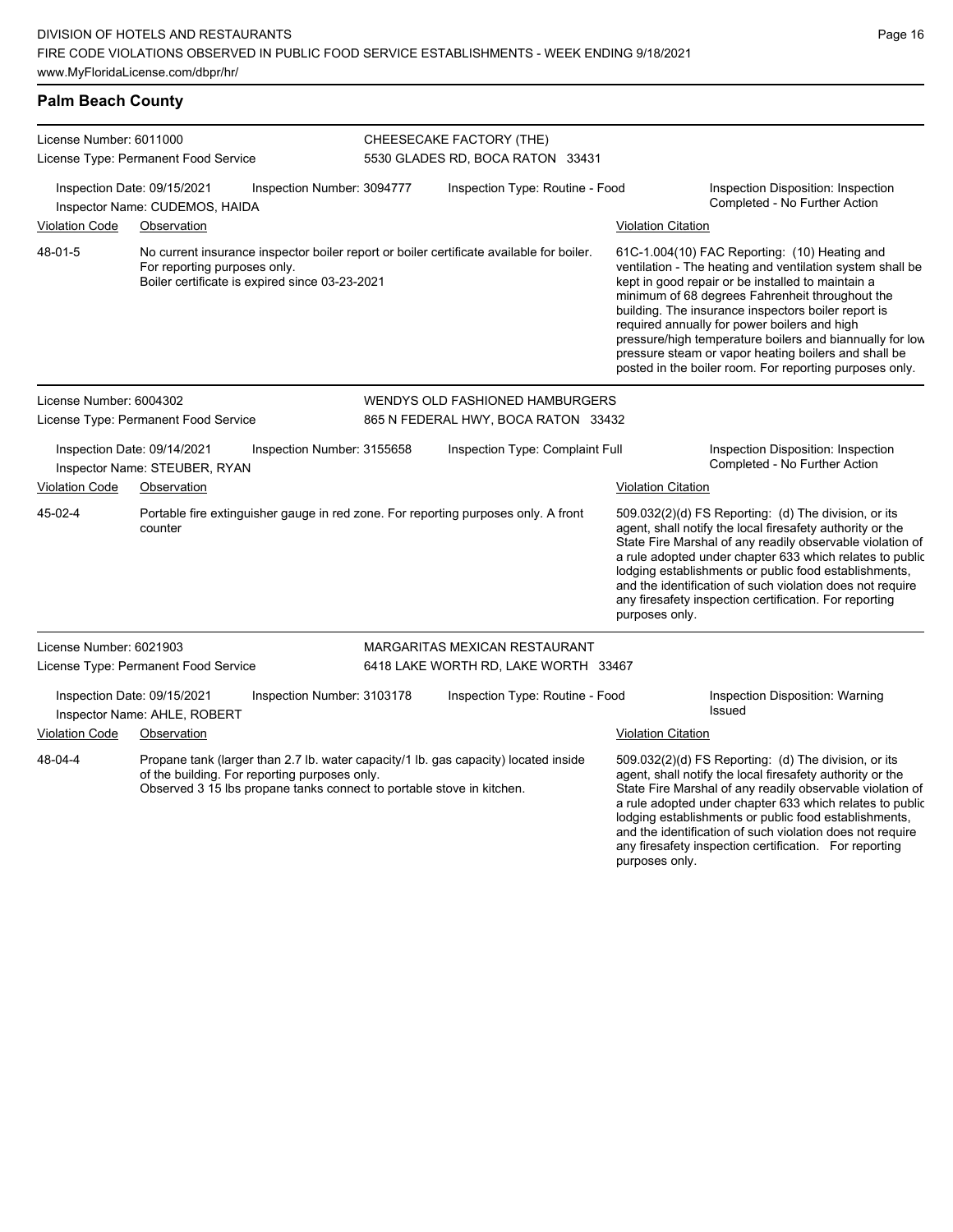| License Number: 6102686                              | License Type: Permanent Food Service                                         | APPLEBEES NEIGHBORHOOD GRILL & BAR<br>28422 SR 54. WESLEY CHAPEL 33543        |                                 |                                                                                                                                                                                                                                                                                                                                                                                                                                              |                                                                     |  |
|------------------------------------------------------|------------------------------------------------------------------------------|-------------------------------------------------------------------------------|---------------------------------|----------------------------------------------------------------------------------------------------------------------------------------------------------------------------------------------------------------------------------------------------------------------------------------------------------------------------------------------------------------------------------------------------------------------------------------------|---------------------------------------------------------------------|--|
| Inspection Date: 09/13/2021<br><b>Violation Code</b> | Inspection Number: 3113685<br>Inspector Name: COLE, GABRIELLE<br>Observation |                                                                               | Inspection Type: Routine - Food | <b>Violation Citation</b>                                                                                                                                                                                                                                                                                                                                                                                                                    | Inspection Disposition: Inspection<br>Completed - No Further Action |  |
| $45-02-4$                                            | kitchen exit door.                                                           | Portable fire extinguisher gauge in red zone. For reporting purposes only. By |                                 | 509.032(2)(d) FS Reporting: (d) The division, or its<br>agent, shall notify the local firesafety authority or the<br>State Fire Marshal of any readily observable violation of<br>a rule adopted under chapter 633 which relates to public<br>lodging establishments or public food establishments,<br>and the identification of such violation does not require<br>any firesafety inspection certification. For reporting<br>purposes only. |                                                                     |  |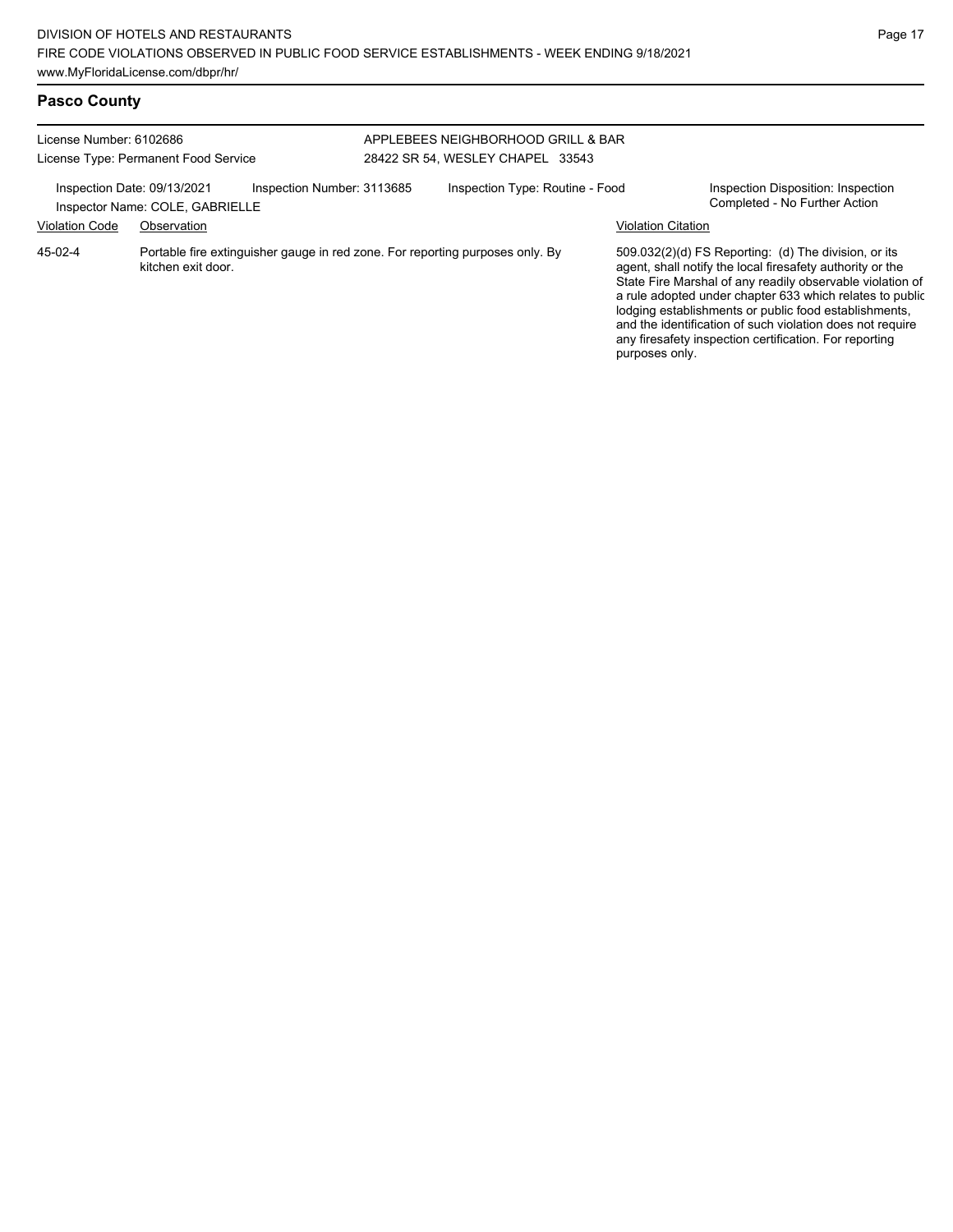**Pinellas County** License Number: 6215233 License Type: Permanent Food Service ASTRA PIZZA 2915 16 ST N, ST. PETERSBURG 33704 Inspection Date: 09/17/2021 Inspection Number: 3094554 Inspection Type: Routine - Food Inspection Disposition: Inspection Inspector Name: LOZANO, KELVIN Violation Code Observation Violation Citation Establishment was a no seating establishment increased to four seats. For reporting purposes only. 509.032(2)(d) FS Reporting: (d) The division, or its agent, shall notify the local firesafety authority or the State Fire Marshal of any readily observable violation of a rule adopted under chapter 633 which relates to public lodging establishments or public food establishments, and the identification of such violation does not require any firesafety inspection certification. For reporting purposes only. 45-05-4 License Number: 6216496 License Type: Permanent Food Service HYATT REGENCY CLEARWATER BEACH RESORT & SPA 301 GULFVIEW BLVD, CLEARWATER 33767 Inspection Date: 09/15/2021 Inspection Number: 3129808 Inspection Type: Routine - Food Inspection Disposition: Inspection Inspector Name: KOUSTIS, TIMOTHY **Name: Action** Inspector Name: KOUSTIS, TIMOTHY Violation Code Observation Violation Citation Current insurance inspector boiler report or boiler certificates expired for boilers. For reporting purposes only. Fl 123657, Fl123658, Fl123659, Fl123660 all exp 7/25/2021 61C-1.004(10) FAC Reporting: (10) Heating and ventilation - The heating and ventilation system shall be kept in good repair or be installed to maintain a minimum of 68 degrees Fahrenheit throughout the building. The insurance inspectors boiler report is required annually for power boilers and high pressure/high temperature boilers and biannually for low pressure steam or vapor heating boilers and shall be posted in the boiler room. For reporting purposes only. 48-01-5 License Number: 6216497 License Type: Permanent Food Service HYATT REGENCY CLEARWATER BEACH RESORT & SPA 301 GULF VIEW BLVD, CLEARWATER 33767 Inspection Date: 09/15/2021 Inspection Number: 3096031 Inspection Type: Routine - Food Inspection Disposition: Inspection<br>Inspector Name: KOUSTIS TIMOTHY Inspector Name: KOUSTIS, TIMOTHY Violation Code Observation Violation Citation Current insurance inspector boiler report or boiler certificate expired for boilers. For reporting purposes only. Fl 123657, Fl123658, Fl123659, Fl123660 all exp 7/25/2021 61C-1.004(10) FAC Reporting: (10) Heating and ventilation - The heating and ventilation system shall be kept in good repair or be installed to maintain a minimum of 68 degrees Fahrenheit throughout the building. The insurance inspectors boiler report is required annually for power boilers and high pressure/high temperature boilers and biannually for low pressure steam or vapor heating boilers and shall be posted in the boiler room. For reporting purposes only. 48-01-5 License Number: 6216188 License Type: Permanent Food Service WHISKEY WINGS 4013 TAMPA RD STE 19 AND 20, OLDSMAR 34677 Inspection Date: 09/13/2021 Inspection Number: 3135644 Inspection Type: Routine - Food Inspection Disposition: Warning Inspector Name: ANDREE, GLEN Violation Code Observation Violation Citation Observed electrical wiring in disrepair. For reporting purposes only. Extension cord in use on cooks line for reach in freezer . 509.032(2)(d) FS Reporting: (d) The division, or its agent, shall notify the local firesafety authority or the State Fire Marshal of any readily observable violation of a rule adopted under chapter 633 which relates to public lodging establishments or public food establishments, and the identification of such violation does not require any firesafety inspection certification. For reporting purposes only. 47-03-4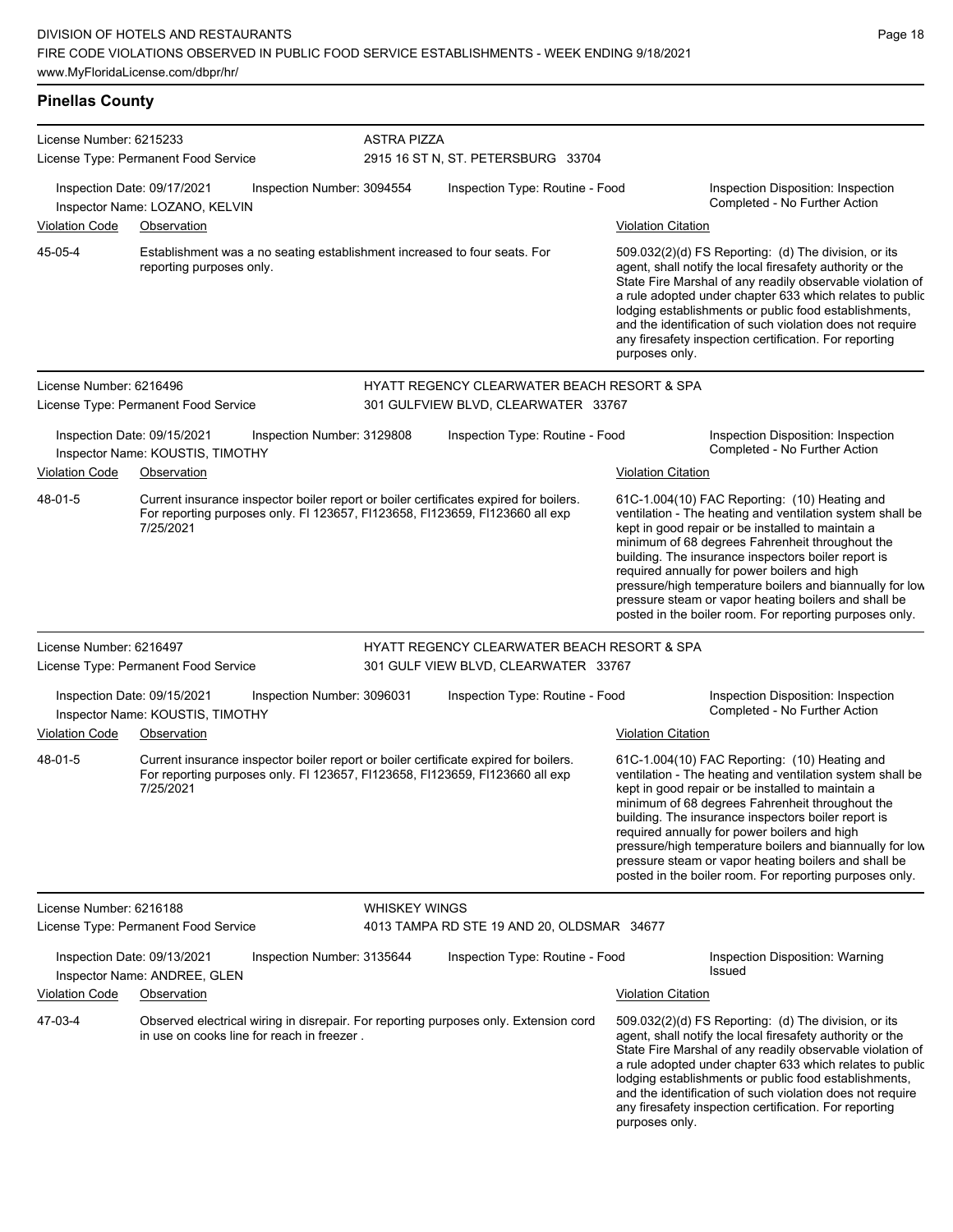| License Number: 6217486<br>License Type: Permanent Food Service                         |             |  | SAKI ENDLESS SUSHI & HIBACHI<br>35927 US 19 N. PALM HARBOR 34684                    |  |                                                                                                                                                                                                                                                                                                                                                                                                                                              |  |  |
|-----------------------------------------------------------------------------------------|-------------|--|-------------------------------------------------------------------------------------|--|----------------------------------------------------------------------------------------------------------------------------------------------------------------------------------------------------------------------------------------------------------------------------------------------------------------------------------------------------------------------------------------------------------------------------------------------|--|--|
| Inspection Number: 3103374<br>Inspection Date: 09/13/2021<br>Inspector Name: HUNT, LISA |             |  | Inspection Type: Routine - Food                                                     |  | Inspection Disposition: Inspection<br>Completed - No Further Action                                                                                                                                                                                                                                                                                                                                                                          |  |  |
| <b>Violation Code</b>                                                                   | Observation |  |                                                                                     |  | <b>Violation Citation</b>                                                                                                                                                                                                                                                                                                                                                                                                                    |  |  |
| 45-02-4                                                                                 |             |  | Portable fire extinguisher class K, gauge in red zone. For reporting purposes only. |  | 509.032(2)(d) FS Reporting: (d) The division, or its<br>agent, shall notify the local firesafety authority or the<br>State Fire Marshal of any readily observable violation of<br>a rule adopted under chapter 633 which relates to public<br>lodging establishments or public food establishments,<br>and the identification of such violation does not require<br>any firesafety inspection certification. For reporting<br>purposes only. |  |  |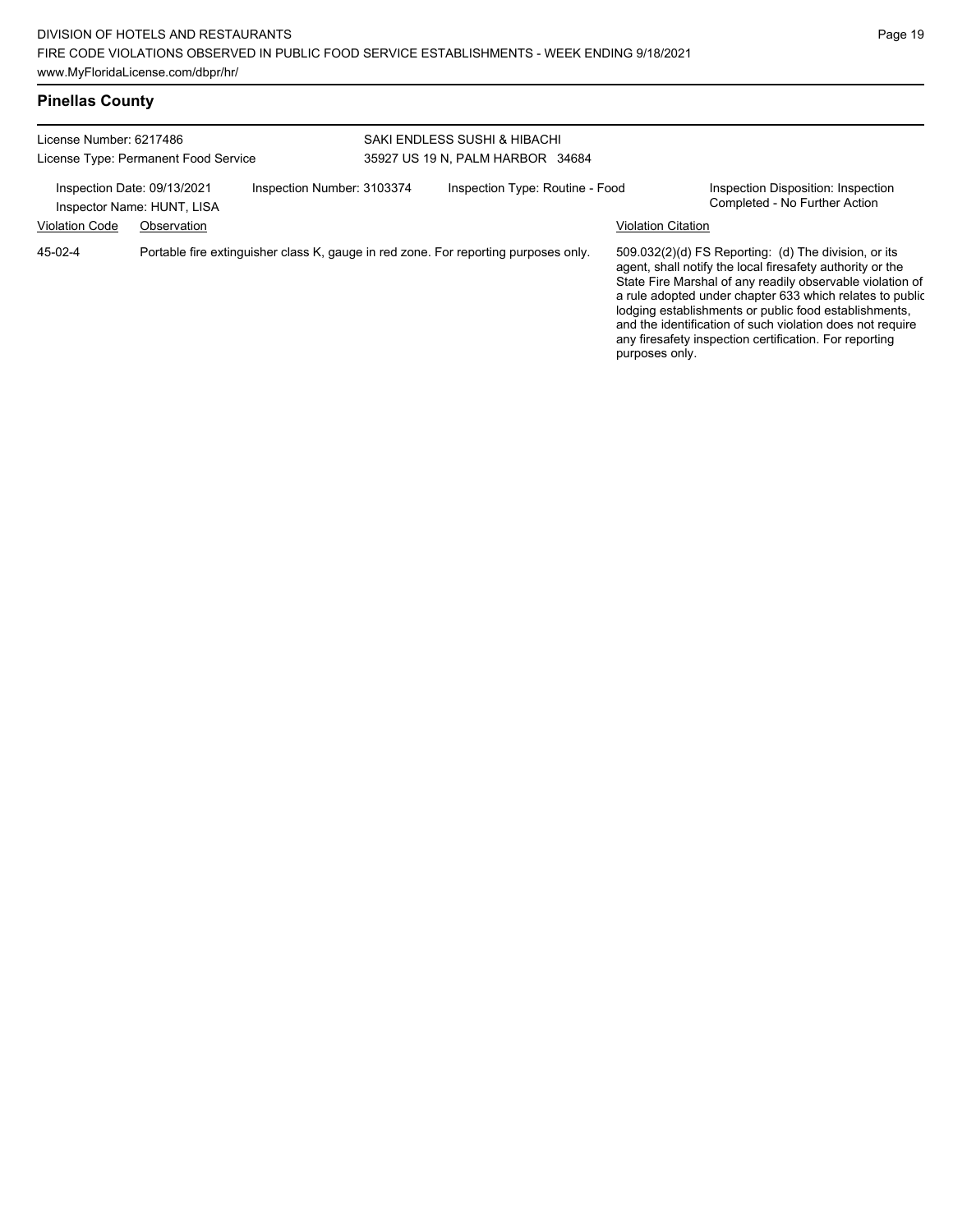### **Polk County**

#### License Number: 6350490 License Type: Mobile Food Dispensing Vehicle EL CABRITO TAQUERIA 119 N HWY 17-92, HAINES CITY 33844 Inspection Date: 09/17/2021 Inspection Number: 1244753 Inspection Type: Complaint Full Inspection Disposition: Inspection<br>Inspector Name: WHITE CHERYI Inspector Name: WHITE, CHERYL Violation Code Observation Violation Citation Propane tank (larger than 2.7 lb. water capacity/1 lb. gas capacity) located inside of the building. For reporting purposes only. \*\*Repeat Violation\*\* 48-04-4

509.032(2)(d) FS Reporting: (d) The division, or its agent, shall notify the local firesafety authority or the State Fire Marshal of any readily observable violation of a rule adopted under chapter 633 which relates to public lodging establishments or public food establishments, and the identification of such violation does not require any firesafety inspection certification. For reporting purposes only.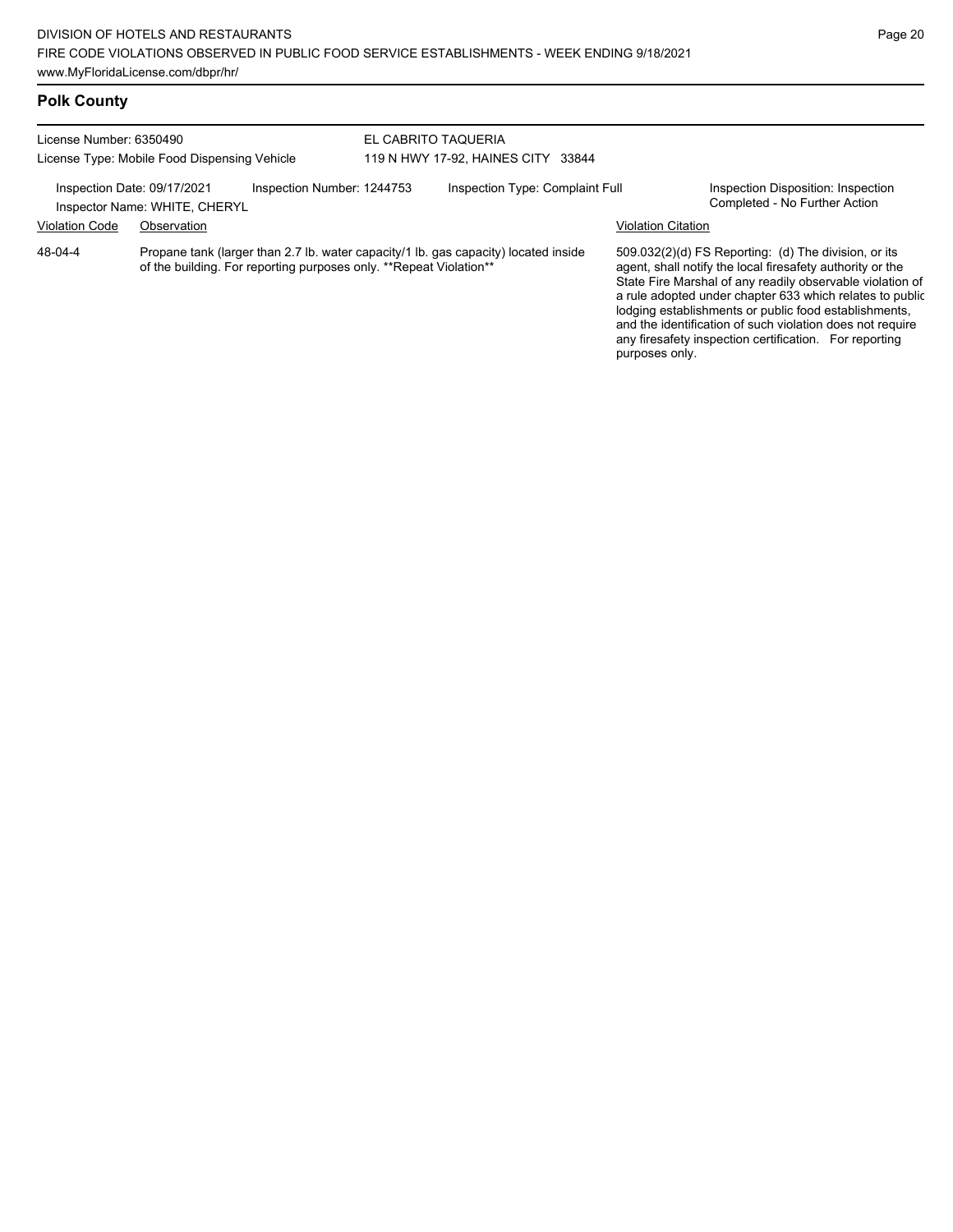### **Sarasota County**

License Number: 6805190 License Type: Permanent Food Service

### LITTLE CAESARS PIZZA 4599 BEE RIDGE RD, SARASOTA 34233

Inspection Date: 09/14/2021 Inspection Number: 3134621 Inspection Type: Routine - Food Inspection Disposition: Call Back -<br>Inspector Name: CATTLEY RAYMOND

Inspector Name: CATTLEY, RAYMOND Violation Code Observation Violation Citation

- From initial inspection : Portable fire extinguisher gauge in red zone. For reporting purposes only. Observed fire extinguisher in red zone, located next to back door. - From follow-up inspection 2021-09-14: \*\* Time Extended\*\* 45-02-4

509.032(2)(d) FS Reporting: (d) The division, or its agent, shall notify the local firesafety authority or the State Fire Marshal of any readily observable violation of a rule adopted under chapter 633 which relates to public lodging establishments or public food establishments, and the identification of such violation does not require any firesafety inspection certification. For reporting purposes only.